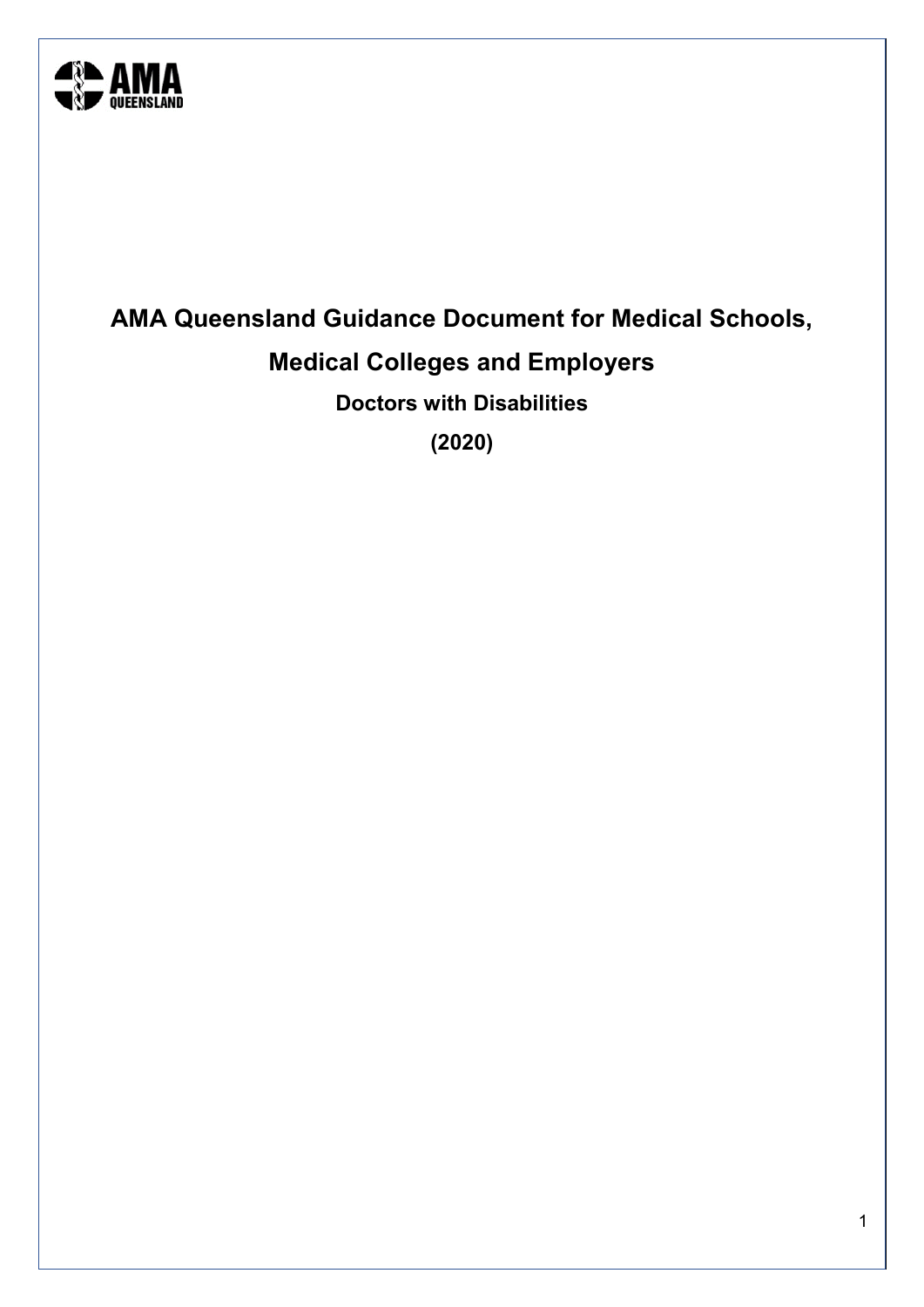# **Table of Contents**

|         | Page |
|---------|------|
| Forward |      |
|         |      |
|         |      |
|         |      |
|         |      |
|         |      |
|         | 13   |
|         |      |
|         | 16   |
|         |      |
|         |      |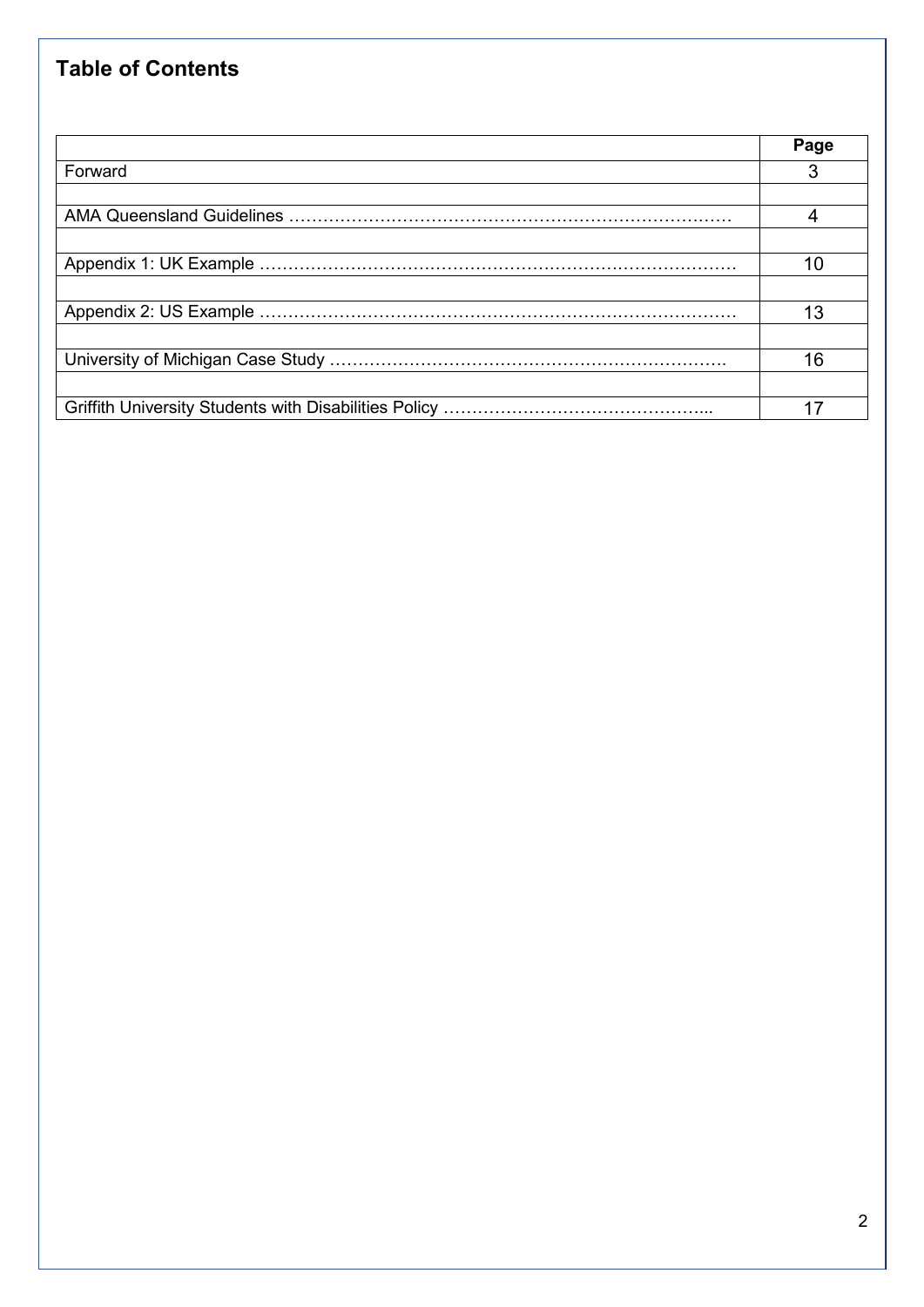# *Forward*

In the 2007 British Medical Association report titled Disability Equality in the Medical Profession, the human rights champion Sir Bert Massie CBE said that, "by welcoming more disabled medical students, and by retaining more disabled doctors in employment, the profession will improve its outward facing service and better reflect modern society."

As of 2020, Australia has started to take steps to create an inclusive medical profession. These steps include a wide range of initiatives to reconsider policies adversely affecting everyone from medical students to senior doctors with disabilities. Around the world, we have nephrologists with quadriplegia, rehabilitation physicians with visual impairments and neurologists with cerebral palsy. They have shown that it can be done, and done well.

Our nation has just experienced one of the most significant social changes in its history by adopting the National Disability Insurance Scheme (NDIS) and other related disability support schemes. With its large public investment, the NDIS strives to place more of its participants in paid employment. Federal schemes like JobAccess provide funding and support for employers to become inclusive, even taking financial responsibility for workplace modifications. Often, these workplace modifications benefit the entire workplace rather than a single employee. Human rights and employment legislation protects their eponymous rights, including education. Finally, Australia is a signatory to the Convention on the Rights of Persons with Disabilities which again promotes education and employment rights.

We have a strong social, financial and legislative framework in place to make the medical profession an inclusive one. It is not just a legal obligation. It is not merely an economic necessity. It is most importantly a moral imperative. As a society, we have come a long way since the thoughts expressed in Dr. Edward Clark's book Sex in Education to strive for gender equity in medicine. Fortunately, we have had pioneers like Dr. Elizabeth Garrett Anderson. She shows us that it only takes one willing person to change the landscape for many. What if we all stepped forward?

We have strived to take a leadership position in many things affecting society. Our profession is a thought leader. It has the potential to be a shining beacon, if we are willing. Legislation, incentives, and social schemes will only work if we have the will. Equity for people with disability is not just the next step for our profession, but humanity.

Dr Dinesh Palipana OAM

**The Hopkins Centre Doctors with Disabilities Australia Physical Disabilities Australia** 

Associate Professor Christopher Perry OAM

**President Australian Medical Association Queensland**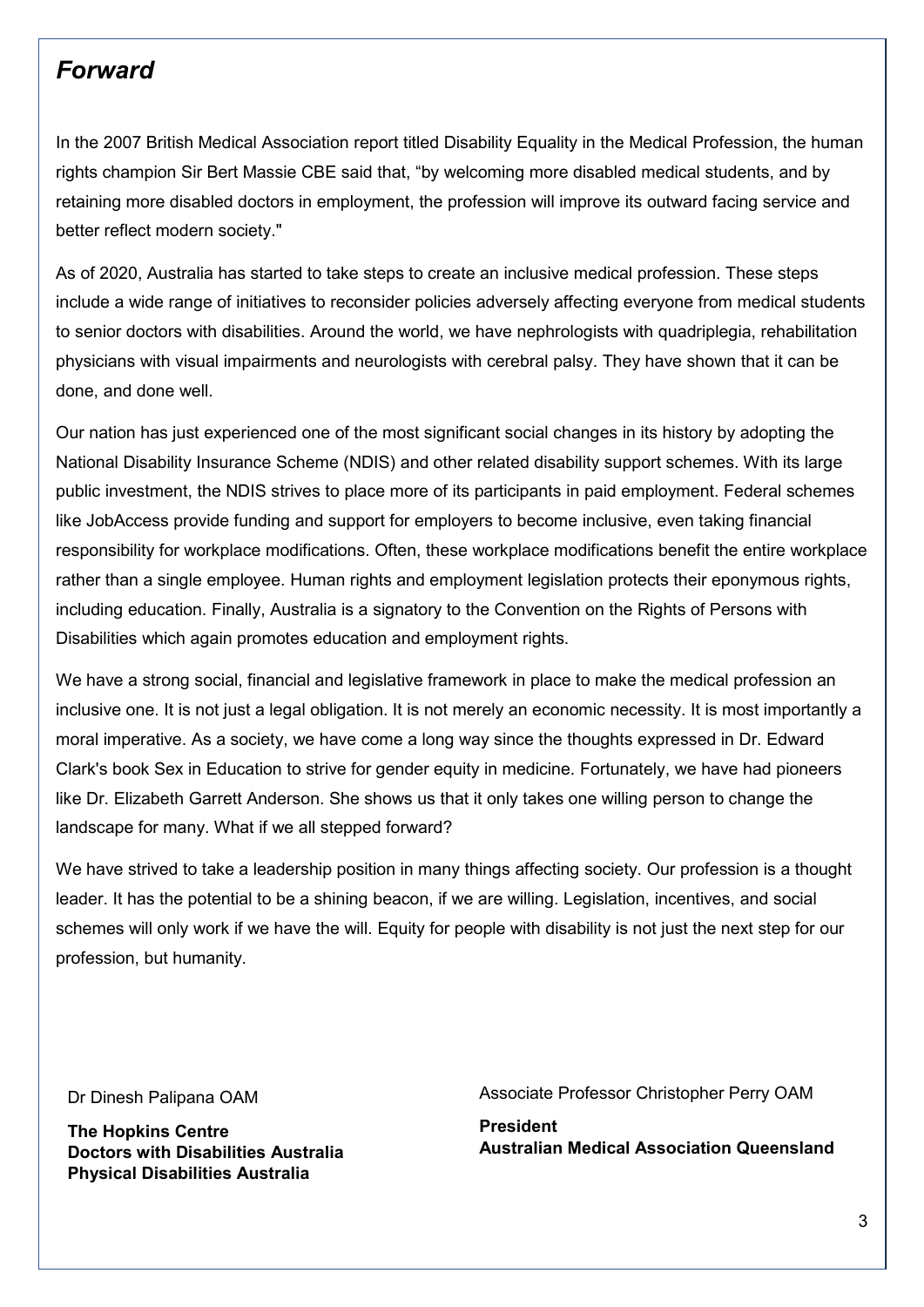#### **Executive Summary**

People living with a disability are a marginalised group of society, and even more so if you are a medical student or doctor with a disability. This guidance document uses the definition of disability which is stipulated in the *Disability Discrimination Act 1992* (Cth), namely;

*disability, in relation to a person, means"*

- *(a) total or partial loss of the person's bodily or mental functions; or*
- *(b) total or partial loss of a part of the body; or*
- *(c) the presence in the body of organisms causing disease or illness; or*

*(d) the presence in the body of organisms capable of causing disease or illness; or*

*(e) the malfunction, malformation or disfigurement of a part of the person's body; or*

*(f) a disorder or malfunction that results in the person learning differently from a person without the disorder or malfunction; or*

*(g) a disorder, illness or disease that affects a person's thought processes, perception of reality, emotions or judgment or that results in disturbed behaviour;*

*and includes a disability that: (h) presently exists; or* 

*(i) previously existed but no longer exists; or*

*(j) may exist in the future (including because of a genetic predisposition to that disability); or*

*(k) is imputed to a person.*

*To avoid doubt, a disability that is otherwise covered by this definition includes behaviour that is a symptom or manifestation of the disability."*

There are often negative presumptions attached to medical students with a disability and their ability to successfully become a doctor.<sup>[1](#page-3-0)</sup> There are 1 in 5 Australians who have identified themselves as having some form of physical disability, meaning that those Australians can benefit from a doctor who has been in the patient's shoes.<sup>[2](#page-3-1)</sup> Medical students and doctors need as much support as possible and this is where medical schools, colleges and employers can help. The marginalisation faced by medical students and doctors living with a disability can only be overcome by the entire medical profession encouraging and supporting them.

AMA Queensland is strongly supportive of equal opportunities<sup>[3](#page-3-2)</sup> and believes that medical schools, colleges and employers should be as inclusive of disability as possible. AMA Queensland believes there are many ways in which Queensland and Australia can learn from the more progressive strategies which have been applied in the UK and in the US. Queensland medical schools and colleges should be more actively involved with the student to ensure that they are getting the most out of their degree including ensuring

 $\overline{\phantom{a}}$ <sup>1</sup> Doctors with Disabilities (2017). "About Us." Retrieved from:<http://dwda.org.au/about/>

<span id="page-3-1"></span><span id="page-3-0"></span><sup>2</sup> Ibid.

<span id="page-3-2"></span><sup>&</sup>lt;sup>3</sup> AMA (2016)<https://ama.com.au/position-statement/equal-opportunity-medical-workforce-2016>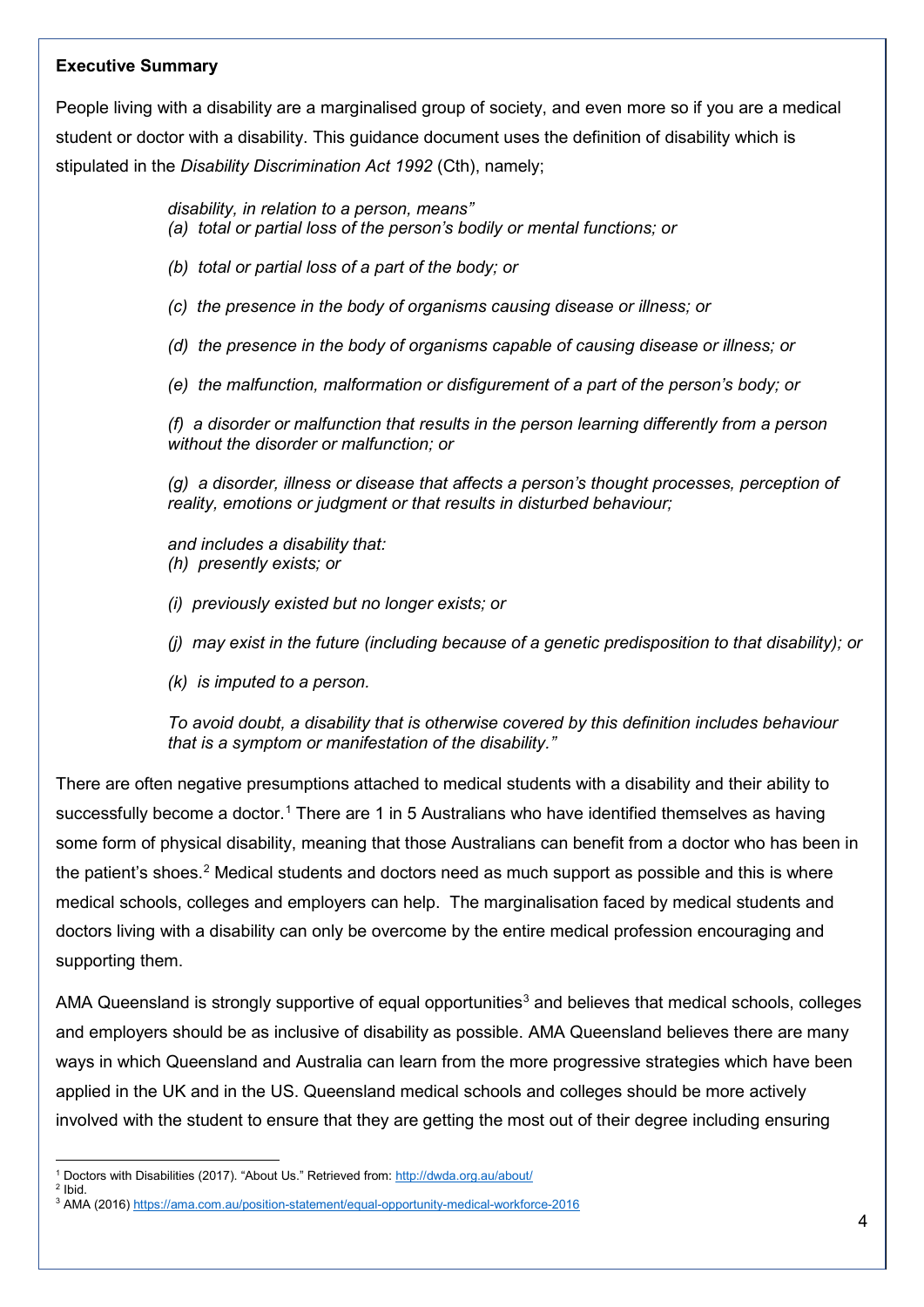there are sufficient support and advisory services to help students living with a disability. This could include having a dedicated disability support/wellbeing officer to assist students with any concerns or queries they may have about the course.

AMA Queensland is not only calling on medical schools, colleges and employers to improve their policies, but AMA Queensland are also calling on the Medical Deans of Australia and New Zealand (MDANZ) to make adjustments to the MDANZ Inherent Requirements for Studying Medicine in Australia and New Zealand to ensure they promote inclusivity. AMA Queensland is also calling on the MDANZ to provide more guidance to medical schools on how to make reasonable adjustments.[4](#page-4-0)

<span id="page-4-0"></span>**<sup>.</sup>** <sup>4</sup> Australian Medical Students Association. (2019). "Medical Students with Disabilities." Retrieved from <https://www.amsa.org.au/sites/amsa.org.au/files/Medical%20Students%20with%20Disabilities%20%282019%29.pdf>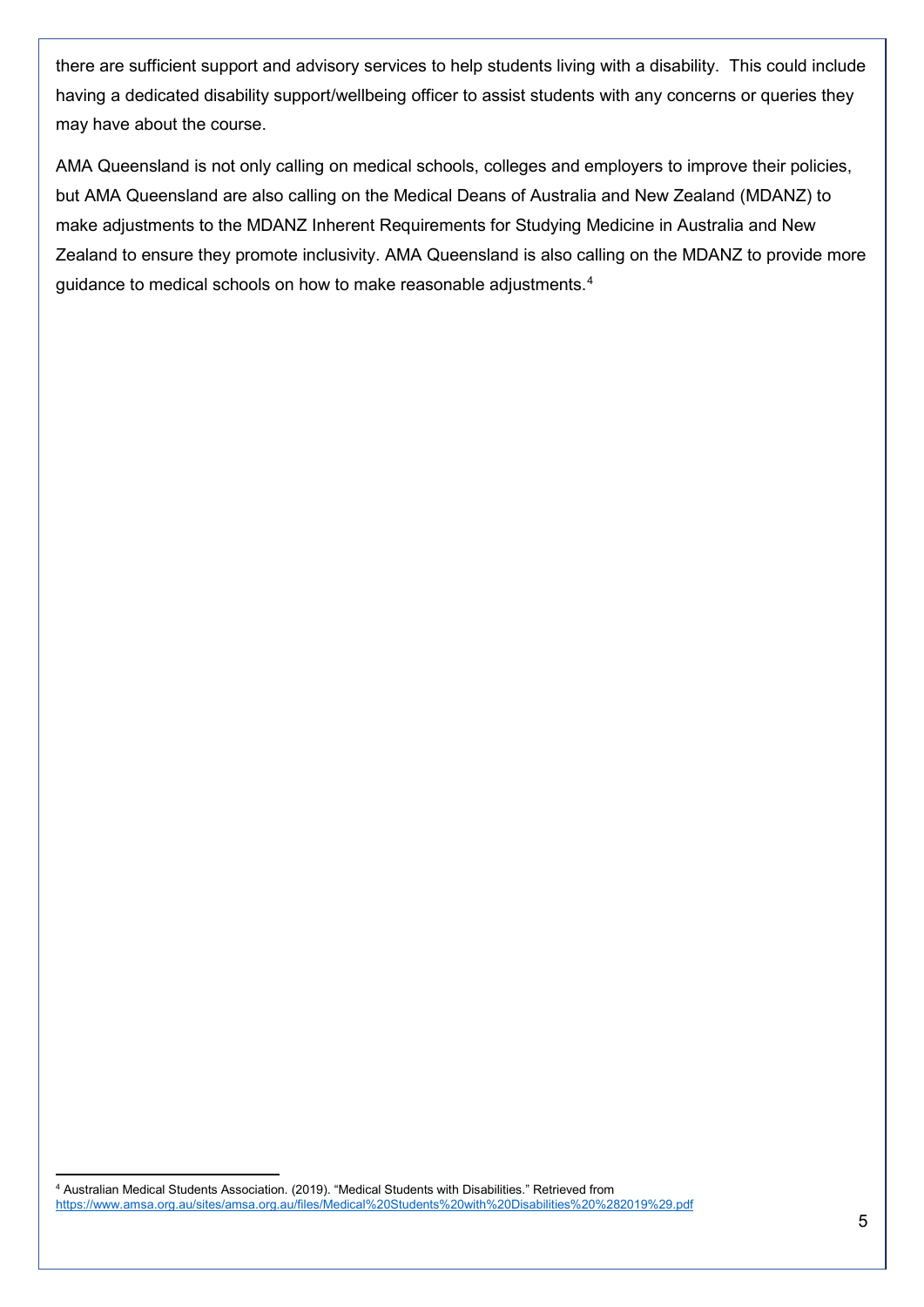#### **Introduction**

This position statement focuses on how medical schools, colleges and employers can help people living with a disability obtain a successful career as a medical practitioner and how their organisation can support them through an inclusive environment. This position statement examines what the UK and USA are doing in regards to creating a supportive environment for medical students with a disability who want to become doctors (appendices 1 and 2). This begins with medical schools and medical colleges implementing support mechanisms for students with disabilities to make them feel more prepared for the medical profession.

Currently in Australia, the Medical Deans of Australia and New Zealand (MDANZ) Inherent Requirements for Studying Medicine in Australia and New Zealand are a guide which medical schools may choose or choose not to follow. All medical schools in Queensland are represented on the Medical Deans' working group established to undertake the review of the Medical Deans guideline statement, along with members from many other medical schools across Australia and New Zealand, representatives from a number of key stakeholders (including students and regulators), and Dr Dinesh Palipana of Doctors with Disabilities.

Some medical schools, such as Griffith University, have chosen not to use the MDANZ Inherent Requirements for Studying Medicine in Australia and New Zealand as the requirements are generally not viewed as inclusive.[5](#page-5-0) Griffith University have instead decided to adapt them to be more inclusive.

This position statement outlines AMA Queensland's position on doctors with disabilities and admission into medical school.

### **1. Key points**

- 1.1. AMA Queensland is strongly supportive of equal opportunities and believes that medical schools, colleges and medical workplaces should work to enact equal opportunity legislation and policies to eliminate discrimination or harassment on the basis of physical and mental disabilities $6$
- 1.2. AMA Queensland supports individuals with physical or intellectual disability pursuing a medical career to the extent of their disability, contingent on their ability to offer safe and adequate patient care.
- 1.3. AMA Queensland believes that students require support at all stages to complete medical school and specialty training to achieve any medical career, to the maximum extent that the student's physical ability allows.
- 1.4. AMA Queensland is excited to work with colleges and medical schools to try implement disability friendly policies to make it easier for medical students who want to become doctors and easier for doctors training to become specialists.

 $\overline{\phantom{a}}$ <sup>5</sup> Prof. David Ellwood, personal communication, 02 September 2019.

<span id="page-5-1"></span><span id="page-5-0"></span><sup>6</sup> Australian Medical Association. (2016). "Equal Opportunity in the Medical Workforce." Retrieved from [https://ama.com.au/position](https://ama.com.au/position-statement/equal-opportunity-medical-workforce-2016)[statement/equal-opportunity-medical-workforce-2016](https://ama.com.au/position-statement/equal-opportunity-medical-workforce-2016)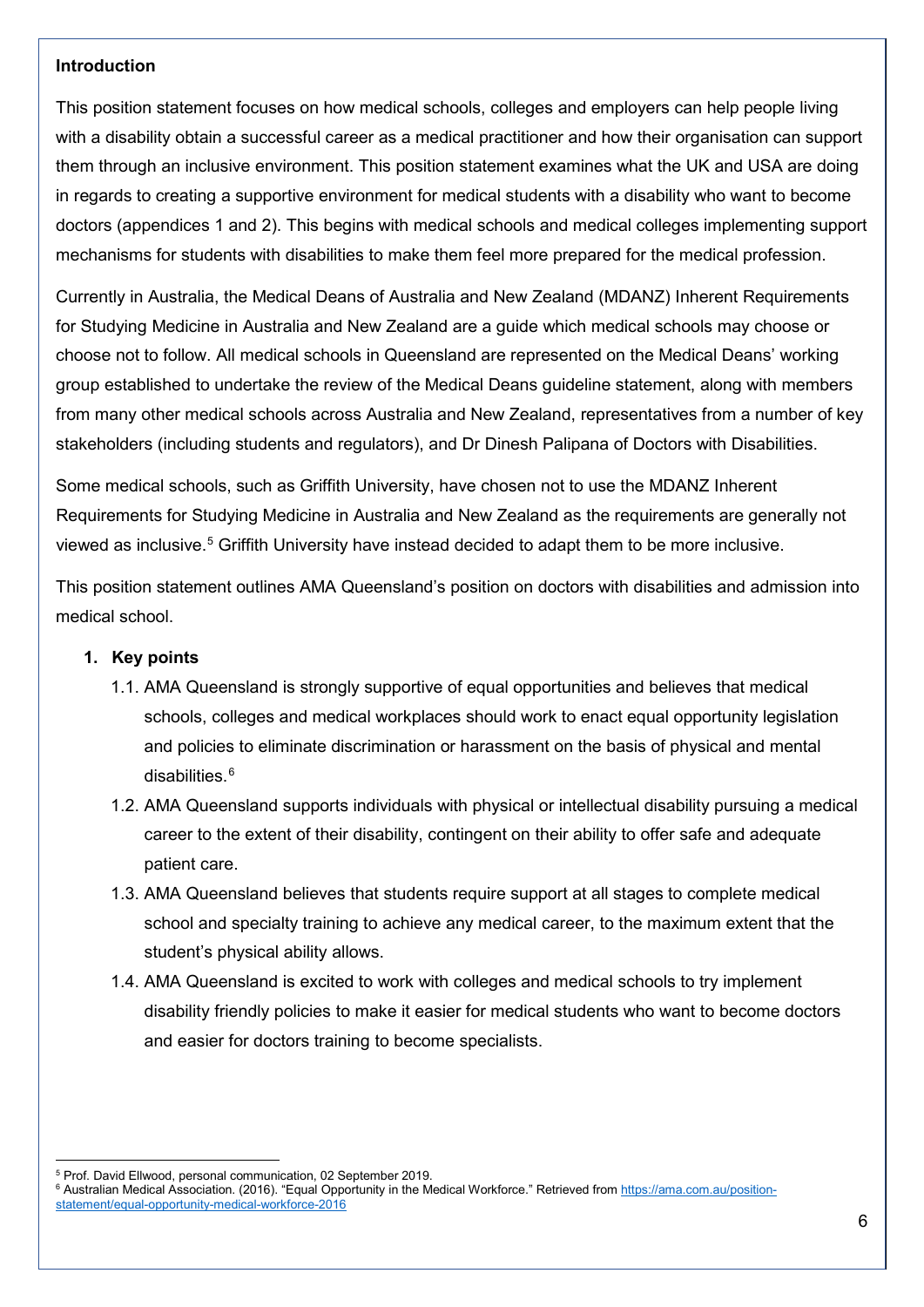- 1.5. AMA Queensland has been unable to quantify how many people living with a disability have not applied to enrol in medical school believing that their disability would be a barrier to them being accepted into course.
- 1.6. The primary recommendation for medical schools in Queensland is to review the approach taken by the UK and US, as demonstrated in figures 1 and 2.
- 1.7. The main approach medical schools in Queensland should take is to form a support group that the student living with a disability can join or to obtain advice from the school about how they can participate in the course to the fullest extent possible.
- 1.8. Specialist Colleges should employ a disabilities support/wellbeing officer who has knowledge of the MDANZ Inherent requirements for studying medicine in Australia and New Zealand and knowledge of appropriate disability support services.<sup>[7](#page-6-0)</sup>
- 1.9. It is important to reassure the doctor living with a disability that their disability will not automatically hinder them from obtaining employment, as there are many specialists living with a disability who have very successful careers. $^8$  $^8$
- 1.10. Competency as a doctor isn't necessarily linked to their physical ability, but is instead linked to their values and behaviours towards patients and treating patients with respect.

# **2. Policy**

2.1 AMA Queensland calls upon medical schools and specialist colleges to:

- i. Adjust their University/college policies to make them more inclusive (in line with the UK and US approaches).
- ii. Work collaboratively with University support staff to make the University a more inclusive environment. [9](#page-6-2)
- iii. Follow the US approach by providing staff with more training on how to manage students living with a disability, whether it be mental or physical.
- iv. Adjust the curriculum and assess whether content and language of the course is inclusive.

2.2 AMA Queensland calls on the Medical Deans of Australia and New Zealand to:

- v. Adjust the Inherent Requirements for Studying Medicine in Australia and New Zealand to include more inclusive language. [10](#page-6-3)
- vi. Review the specificity of the inherent requirements.<sup>[11](#page-6-4)</sup>
- vii. Consider developing a document to provide guidance to medical schools and colleges regarding reasonable adjustment.[12](#page-6-5)

<span id="page-6-0"></span> $\overline{\phantom{a}}$ <sup>7</sup> Australian Medical Students Association. (2019). "Medical Students with Disabilities." Retrieved from

<https://www.amsa.org.au/sites/amsa.org.au/files/Medical%20Students%20with%20Disabilities%20%282019%29.pdf>

<span id="page-6-1"></span> $8$  General Medical Council, (2008), "Welcome and Valued: Supporting Disabled Learners in Medical Education and Training. Retrieved from: [https://www.gmc-uk.org/-/media/documents/welcomed-and-valued\\_pdf-78466923.pdf](https://www.gmc-uk.org/-/media/documents/welcomed-and-valued_pdf-78466923.pdf)

<span id="page-6-2"></span><sup>9</sup> Australian Medical Students Association. (2019). "Medical Students with Disabilities." Retrieved from

<https://www.amsa.org.au/sites/amsa.org.au/files/Medical%20Students%20with%20Disabilities%20%282019%29.pdf>

<sup>10</sup> Letter to MDANZ from AMA, 03 June 2016.

<span id="page-6-5"></span><span id="page-6-4"></span><span id="page-6-3"></span> $11$  Ibid.  $12$  Ibid.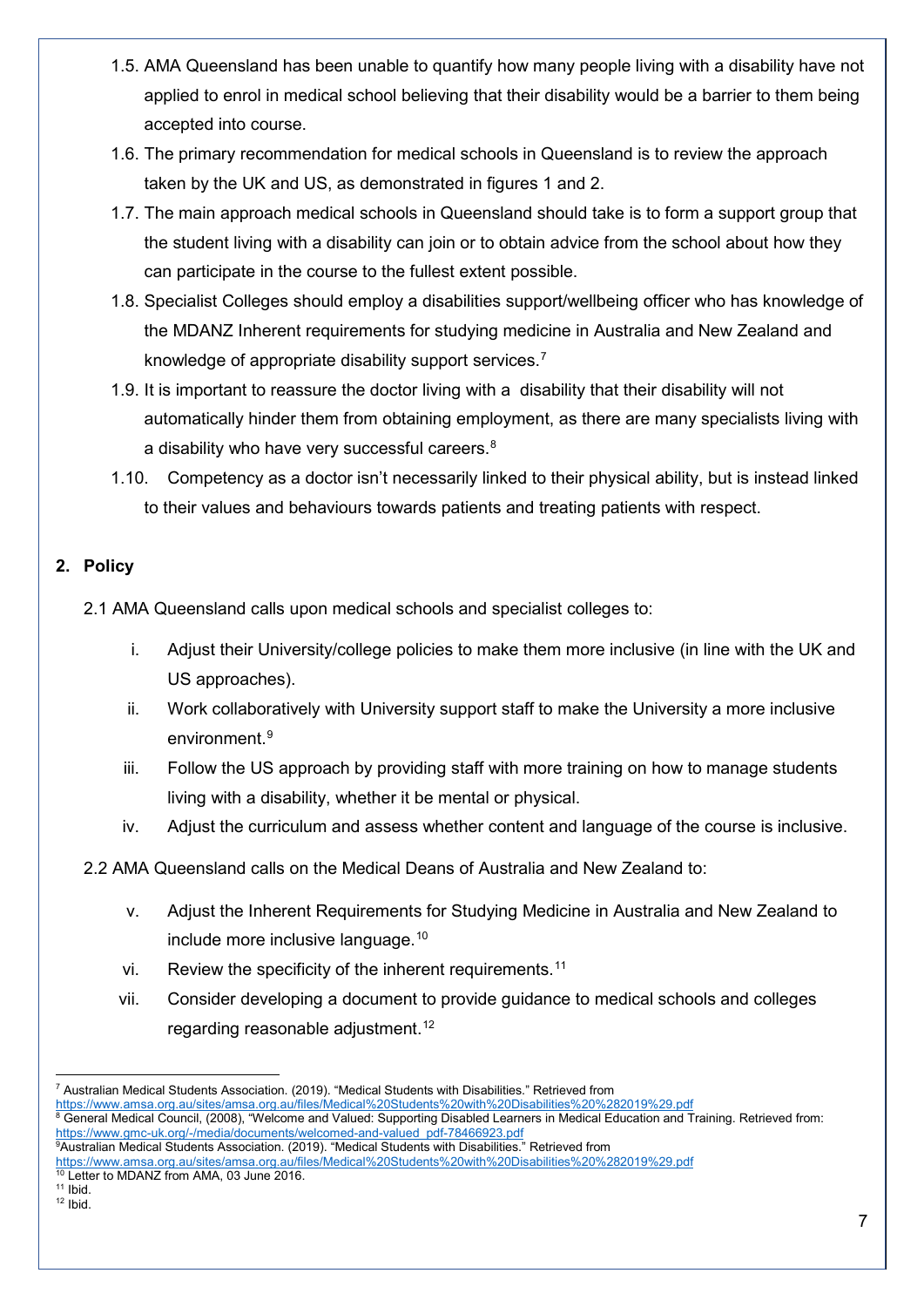viii. AMA Queensland notes that the MDANZ have already started to undertake these recommendations and commends them for their efforts.

# 2.3 AMA Queensland calls on employers (hospitals and clinics) to:

- ix. Have sufficient support services in place for doctors in training, including hiring a disability support officer $13$
- x. Provide an encouraging and accessible environment for doctors living with a disability
- xi. Ensure patient and doctor safety is not compromised.

# **3. Overview of the Queensland Approach**

AMA Queensland wrote to all Queensland medical schools and medical colleges seeking their feedback on three queries:

- To identify the existing policies and support services which exist in their medical school/college for assisting people living with a disability;
- Whether they have an advisory service for students living with a disability; and
- To identify the main barriers in creating an inclusive environment in the medical school/college for people living with a disability.

# **Case Study 1: Gold Coast Health**

Gold Coast Health has committed to meeting its disability employment obligations as detailed in the Gold Coast Health Diversity and Inclusion Strategy 2017-2022. As indicated in the Gold Coast Diversity and Inclusion Action Plan, Gold Coast Health is looking at supporting this obligation through piloting a Medical Internship Program for Doctors with disability. Gold Coast Health Chair, Ian Langdon, supports the creation of this pilot process by prioritising four positions out of approximately 90 internships for doctors with disability.

Work is underway to understand which medical teams within Gold Coast Health have an inclusive workplace environment to support doctors with disability through their internship. This pilot will require collaboration between the Office of the Chief Medical Officer (Department of Health) and Jeremy Wellwood (Executive Director, Clinical Governance Education and Research, Gold Coast Health). Additionally, there is also work underway to understand how the current special consideration mechanism in the Queensland Health internship process could be used to prioritise these positions for the 2022 cohort.

# **3.1 Support services and policies**

# **3.1.1 Medical schools**

- 3.1.1.1 Griffith University
- Griffith University have a very comprehensive list of student with disabilities policies (see appendix 3).

<span id="page-7-0"></span>**<sup>.</sup>** <sup>13</sup> Australian Medical Students Association. (2019). "Medical Students with Disabilities." Retrieved from <https://www.amsa.org.au/sites/amsa.org.au/files/Medical%20Students%20with%20Disabilities%20%282019%29.pdf>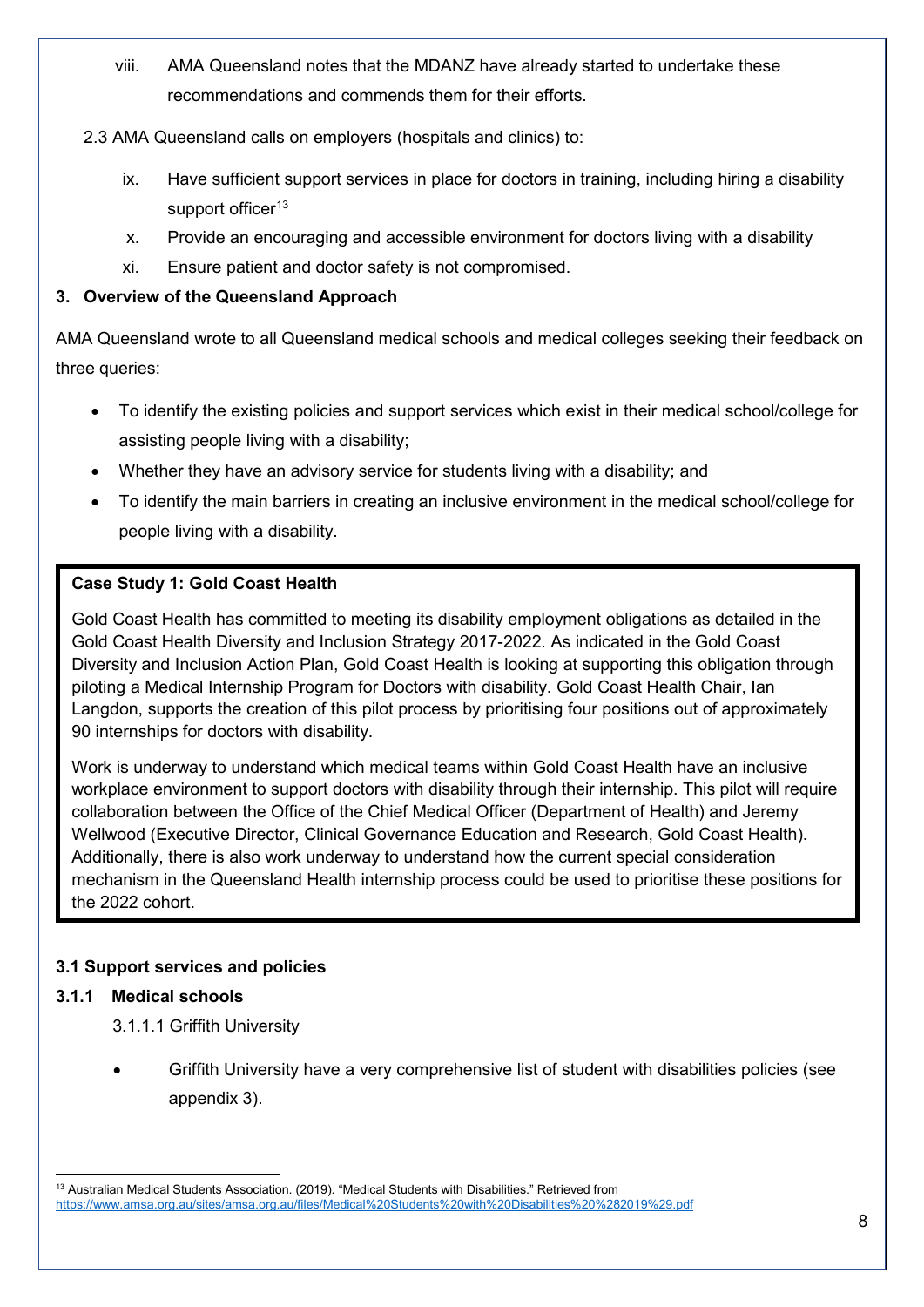- Griffith University is currently working with Dr Dinesh Palipana to review the MDANZ Inherent Requirements document.
- Griffith University does not use the MDANZ inherent requirements as they prefer to use a more a more inclusive approach to assessing suitability, as indicated in correspondence received from Professor David Ellwood, Head of School, Dean of Medicine at Griffith University.<sup>[14](#page-8-0)</sup>
- Currently in the process of developing an 'Inherent Requirements for studying Medicine at Griffith University' document.[15](#page-8-1)
- Extensive support services available to students with a disability and training University staff to be more informed of supporting students living with a disability. [16](#page-8-2)

# 3.1.1.2 University of Queensland

- Follows State and Federal Legislation and standards, in addition to having relevant University policies and procedures for supporting students living with a disability.
- The Diversity, Disability and Inclusion team develops plans for academic accommodations with students and discusses accessibility requirements for students with disabilities, medical conditions, mental health conditions, illness or injury. [17](#page-8-3)
- Has a dedicated Medical Student Support Team and Disability Advisors who provide support and advocacy for medical students with chronic health conditions, mental health conditions, illness and injury.

# 3.1.1.3 James Cook University

• AccessAbility service available to students who have a short or long term disability, injury, illness or health condition. The AccessAbility service ensures that students have sufficient access to appropriate adjustments so that they can work to their full potential.<sup>[18](#page-8-4)</sup>

# 3.1.1.4 Bond University

- Bond University have stated that they have a disability policy in place as well as a student support policy
- Bond have identified the main barrier as being limited guidance on how and when to implement the MDANZ inherent requirements
- The other identified barrier is that students often choose to keep their disability confidential.

# 3.1.1.5 Barriers in medical schools

<span id="page-8-0"></span>**<sup>.</sup>** <sup>14</sup> Prof. David Ellwood, personal communication, 02 September 2019.  $15$  Ibid.

<span id="page-8-2"></span><span id="page-8-1"></span><sup>&</sup>lt;sup>16</sup> Griffith University (2019). "Students with Disabilities, Injuries or health Conditions." Retrieved from[: https://www.griffith.edu.au/student](https://www.griffith.edu.au/student-services/diversity-inclusion/transition-and-disabilities)[services/diversity-inclusion/transition-and-disabilities](https://www.griffith.edu.au/student-services/diversity-inclusion/transition-and-disabilities)

<span id="page-8-4"></span><span id="page-8-3"></span><sup>&</sup>lt;sup>17</sup> University of Queensland (2019). "Diversity, Disability and Inclusion Services. "Retrieved from<https://www.uq.edu.au/student-services/disability> <sup>18</sup> James Cook University (2019). "AccessAbility Services." Retrieved from<https://www.jcu.edu.au/student-equity-and-wellbeing/accessability>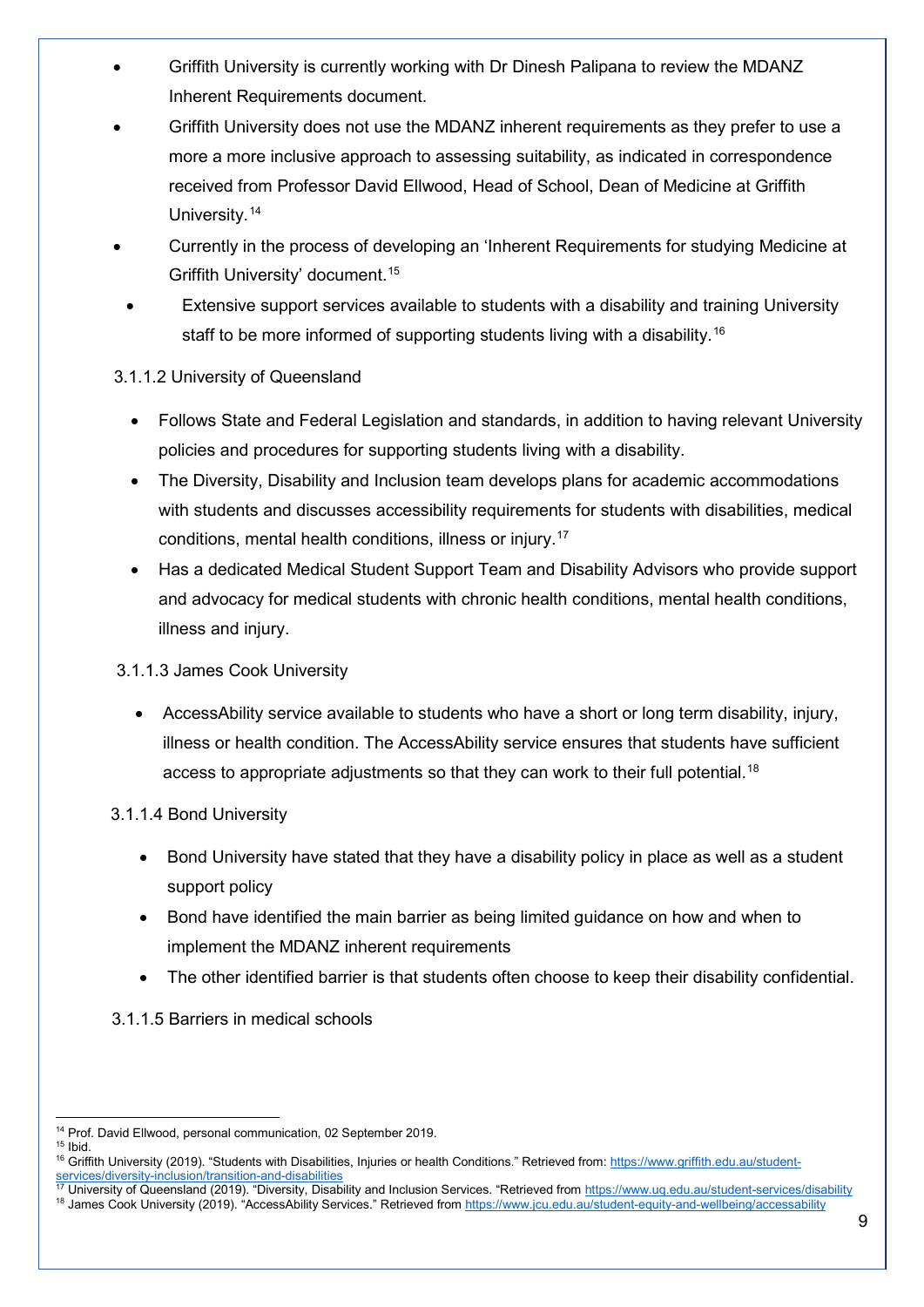Half the schools identified no barriers in creating an inclusive environment, while the other schools identified the main barrier as students not disclosing their disability until it was necessary to do so. In other words, the medical schools are seeking students to voluntarily disclose their disability so the school can address the students' needs early.

# **3.2 Specialist Medical Colleges**

- Not many specialist medical colleges have specific policies for doctors living with a disability
- Most colleges identified the main barrier for people living with a disability is that their disability may hinder their chance of meeting the requirements for that specialty
- Royal College of Pathologists of Australia (RCPA) have identified very few barriers to creating an inclusive environment for trainees. The RCPA has trained and welcomed several pathologists living with a disability who have moved achieved very successful careers
- The Royal Australasian College of Physicians has identified that there needs to be more done in order to recognise what the barriers are that hinder the creation of a more inclusive environment. The fact that medical colleges are acknowledging this already is a step forward.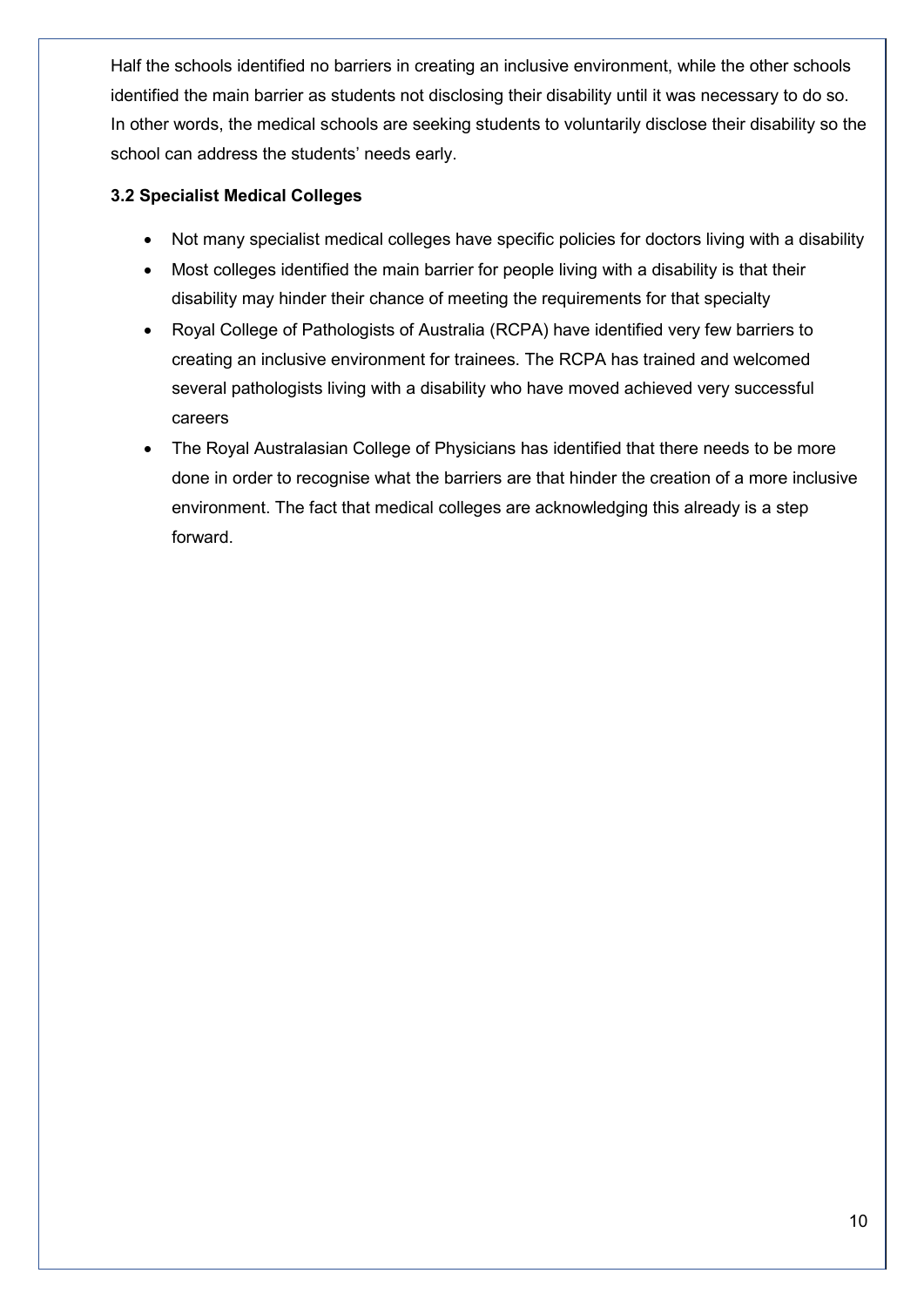# **Appendix 1: How to support a medical student living with a disability through medical school (UK example)**

The General Medical Council (GMC) is an independent regulatory agency for doctors in the UK including setting the development of regulations and standards for doctors.<sup>[19](#page-10-0)</sup> The figure below illustrates the consideration the GMC provides when considering the fitness of a medical student to become a doctor.

| Stage of the<br>process           | Considerations                                                                                                                                                                                                                                                                    |
|-----------------------------------|-----------------------------------------------------------------------------------------------------------------------------------------------------------------------------------------------------------------------------------------------------------------------------------|
| <b>Admission</b>                  | We don't have a remit over admissions. But we determine the outcomes every UK<br>medical graduate has to meet                                                                                                                                                                     |
| <b>Studying and</b><br>graduating | We quality assure all medical schools to make sure they meet our standards<br>To graduate, a student has to: be well enough to study; meet all the course<br>requirements; not have SFTP concerns; meet all the outcomes for graduates<br>(with reasonable adjustments if needed) |
| <b>Registration</b>               | All applicants complete a health declaration. The questions are not about the<br>condition but about the effect it is having on the applicant's ability to practise and<br>care for patients<br>We cannot grant restricted or conditional registration                            |
| Continuing<br>training            | Most of the time, doctors do not need to tell us about a health condition or<br>disability<br>A doctor's fitness to practise is not impaired just because they are ill, even if the<br>illness is serious                                                                         |

1[: https://www.gmc-uk.org/-/media/documents/welcomed-and-valued\\_pdf-78466923.pdf'](https://www.gmc-uk.org/-/media/documents/welcomed-and-valued_pdf-78466923.pdf)

The UK GMC is firm in their belief that "no health condition or disability by virtue of its diagnosis automatically prohibits an individual from studying or practising medicine."<sup>[20](#page-10-1)</sup> The GMC also believes that a diverse population deserves a diverse workforce to help cater to their needs on a more personalised level.<sup>[21](#page-10-2)</sup> In the UK, medical schools have shown that there are 3,727 medical student with a disability which equates to 9% of the medical student population in the UK.<sup>[22](#page-10-3)</sup> Additionally, 1% of doctors in training have been declared to have a disability.<sup>[23](#page-10-4)</sup> The GMC has advised that medical schools have a duty to make reasonable adjustments to avoid putting a

 $\overline{\phantom{a}}$ 

<span id="page-10-1"></span><span id="page-10-0"></span><sup>&</sup>lt;sup>19</sup> General Medical Council, (2019), "What we do and why." Retrieved from[: https://www.gmc-uk.org/about/what-we-do-and-why](https://www.gmc-uk.org/about/what-we-do-and-why) <sup>20</sup> General Medical Council, (2008), "Welcome and Valued: Supporting Disabled Learners in Medical Education and Training. Retrieved from[: https://www.gmc-uk.org/-/media/documents/welcomed-and-valued\\_pdf-78466923.pdf](https://www.gmc-uk.org/-/media/documents/welcomed-and-valued_pdf-78466923.pdf)<br><sup>21</sup> Ibid.

<span id="page-10-2"></span>

<span id="page-10-4"></span><span id="page-10-3"></span> $^{22}$  Ibid.<br> $^{23}$  Ibid.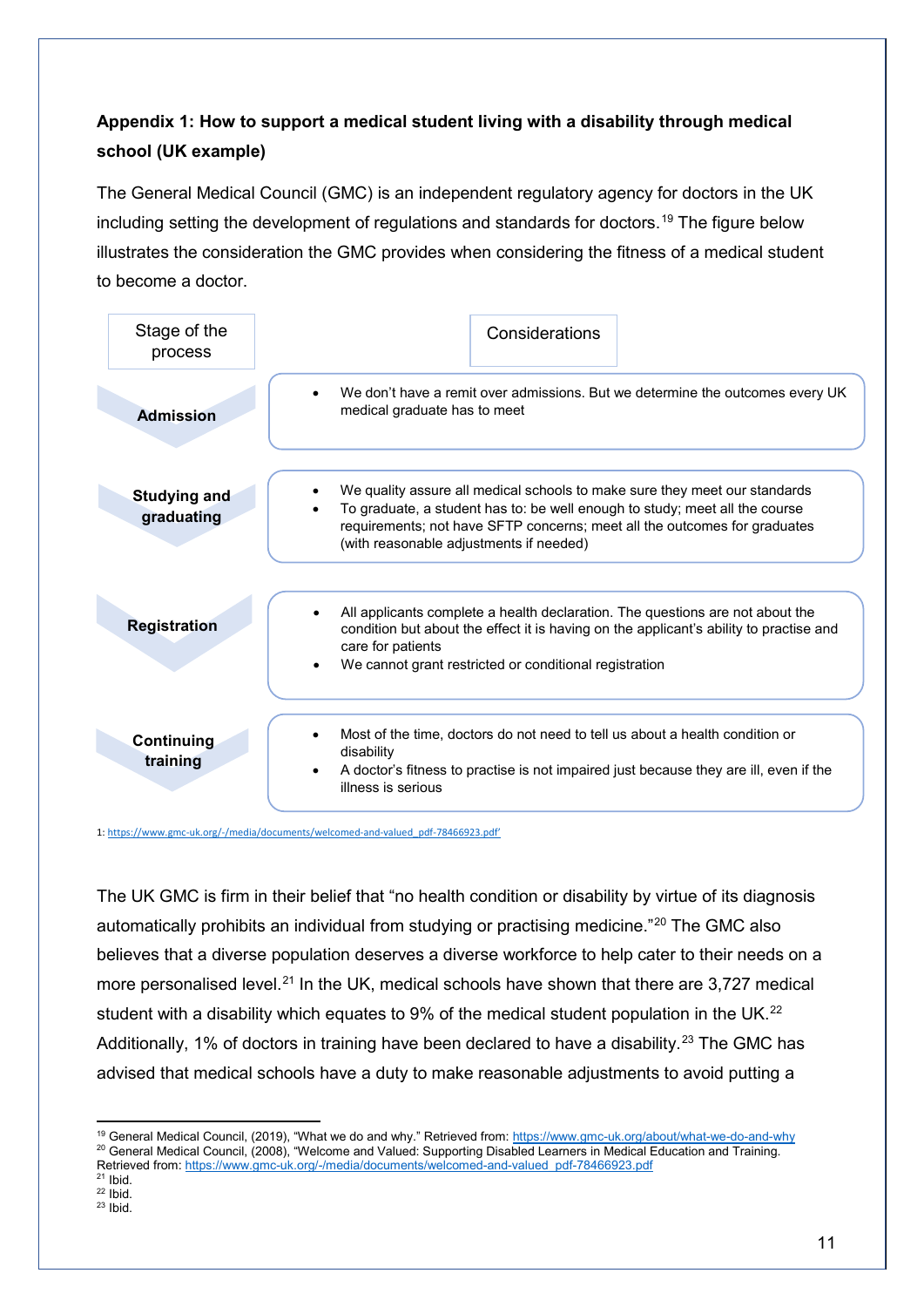student with a disability at a disadvantage.<sup>[24](#page-11-0)</sup> This involves permitted periods of absence for the medical student to attend doctor appointments and ensuring that there is adequate access to lecture theatres and labs with the use of ramps.

The GMC has set out a useful 7 step process for medical schools as a guide to better support undergraduate medical students living with a disability, which will be set out in figure 2. The step by step process will be discussed in more detail. The GMC has also established a similar step by step process for post-graduate study.

| Step 1: Form a<br>support group                                 | The group would have a designated person to support students living with a disability.<br>This group would benefit from having representatives from student support services,<br>disability services, occupational health services and a representative who knows of the<br>academic and clinical components of the course. The group would meet with the<br>student to discuss any concerns they may have.                                                                                              |
|-----------------------------------------------------------------|----------------------------------------------------------------------------------------------------------------------------------------------------------------------------------------------------------------------------------------------------------------------------------------------------------------------------------------------------------------------------------------------------------------------------------------------------------------------------------------------------------|
| <b>Step 2: Decide</b><br>on key<br>contacts                     | This step involves nominating a key person who will communicate with the student for<br>anything relating to their health condition or disability. The GMC recommends the<br>person be from the support group.                                                                                                                                                                                                                                                                                           |
| <b>Step 3: Develop</b><br>confidentiality<br>agreements         | It is important to keep all information about the student confidential and the student<br>must be provided with how their information will be used. The medical school may find<br>it useful to keep a record of the conversations between the student and support group<br>so that the student can refer to it.                                                                                                                                                                                         |
| Step 4: Case<br>conference/joint<br>meeting                     | The support group can organise a meeting between the student and themselves. This<br>meeting would involve discussing with the student how their disability may impact their<br>studies and try to reach a decision about what the best practice is to help this. The<br>support group will discuss with the student different components relating to their study,<br>such as transport and accommodation, academic components, laboratory<br>environments, assessment components and care arrangements. |
| Step 5: Can the<br>student be<br>supported to meet<br>outcomes? | The support group assesses whether the student can meet the skills and procedures<br>set out in the outcomes for graduates (Australian equivalent being the MDANZ Inherent<br>Requirements). The support group also explores with the student what they might<br>struggle with and what strategies and support can be offered to them. If the school<br>decides that the students can meet the outcomes, then the support group can form an<br>action plan (step 6).                                     |
| <b>Step 6: Create</b><br>an action plan                         | The support group will work with the student to determine what support should be put in<br>place to allow the student to reach their full potential. Similar to step 4, the action plan<br>will set out the support available to the student in each component of the course.                                                                                                                                                                                                                            |
| Step 7:<br><b>Monitoring and</b><br>review                      | The medical school may want to appoint someone who is responsible for the action plan<br>implementation. This step will involve the student and the support group meeting<br>regularly and reviewing how the course is going and how well the student is dealing with<br>the course.                                                                                                                                                                                                                     |

<span id="page-11-0"></span>2[: https://www.gmc-uk.org/-/media/latest-welcomed-and-valued-full-guidance.pdf](https://www.gmc-uk.org/-/media/latest-welcomed-and-valued-full-guidance.pdf)

l  $^{24}$  Ibid.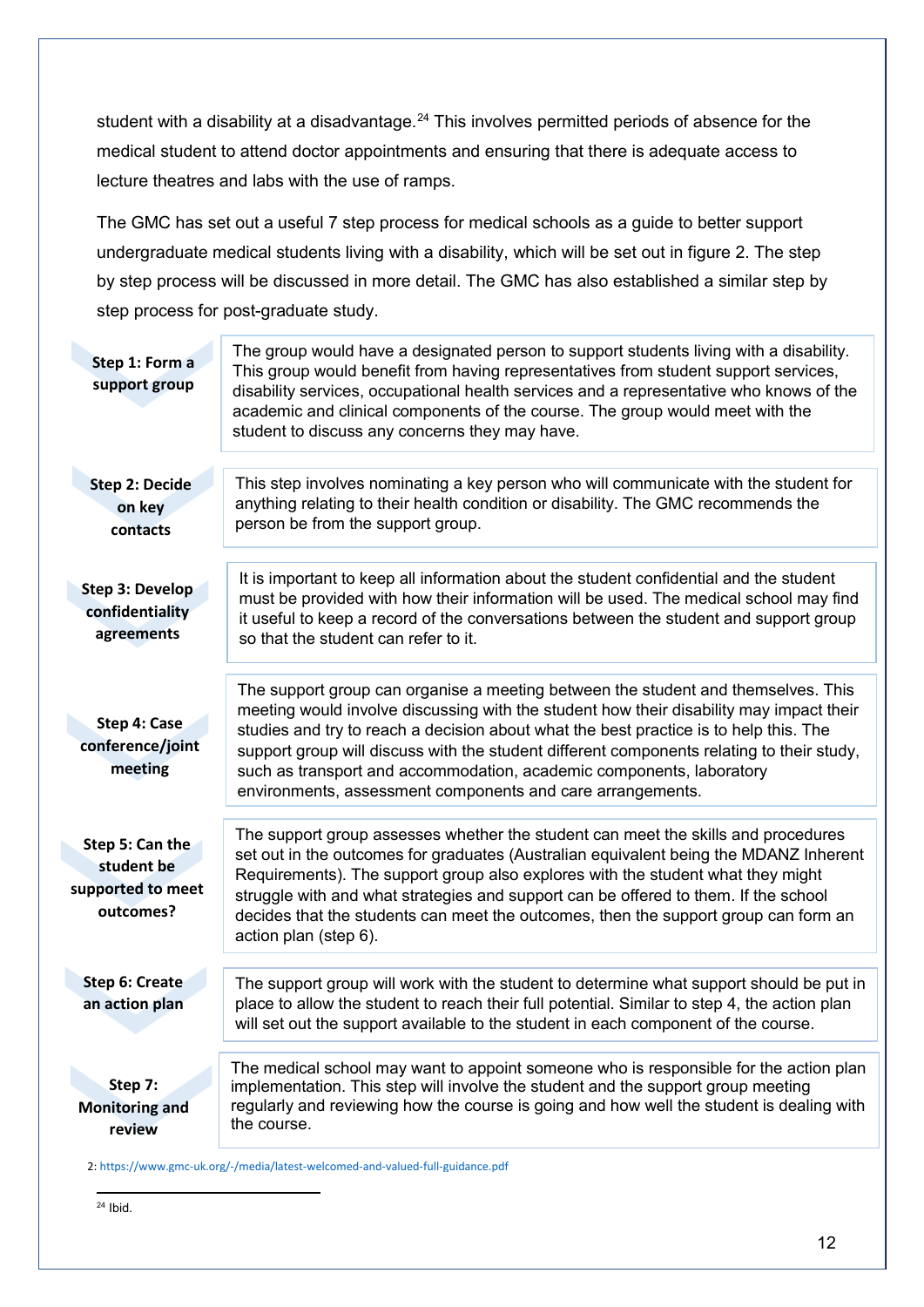#### **Support for the Medical Student Once They Have Commenced the Course**

Once the medical school has gone through the 7 step process, it is time for the student to commence study. Throughout the course, the medical school is encouraged to promote health and wellbeing to their students due to the demands and stress of studying medicine.<sup>[25](#page-12-0)</sup> This can be done by running campaigns about student wellbeing and the importance of students looking after their health and wellbeing by eating appropriately, trying to obtain enough sleep and doing things to relax. In addition to running campaigns, medical schools should be aware of a student's evolving needs, especially for those students living with a disability, as their needs may change as they advance through the degree.

This could involve having regular conversations with the student and checking whether there is more that could be done regarding support available to the student. For instance, if the student becomes unwell during the course they may need some time off, this should be discussed at the earliest opportunity with their supervisor and be brought to the attention of the support group. This would involve the support group convening and discussing why the student should take time off, for how long, if the student is able to catch up on missed work and how the school will reintegrate them back into the course. As Medicine involves clinical components, it is recommended that medical schools provide support services at their placement locations and to offer the student a chance to shadow clinical placements before starting the placement, just so they know their way around the environment.

 $\overline{\phantom{a}}$ 

<span id="page-12-0"></span><sup>25</sup> General Medical Council, (2008), "Welcome and Valued: Supporting Disabled Learners in Medical Education and Training, 65. Retrieved from[: https://www.gmc-uk.org/-/media/documents/welcomed-and-valued\\_pdf-78466923.pdf,](https://www.gmc-uk.org/-/media/documents/welcomed-and-valued_pdf-78466923.pdf)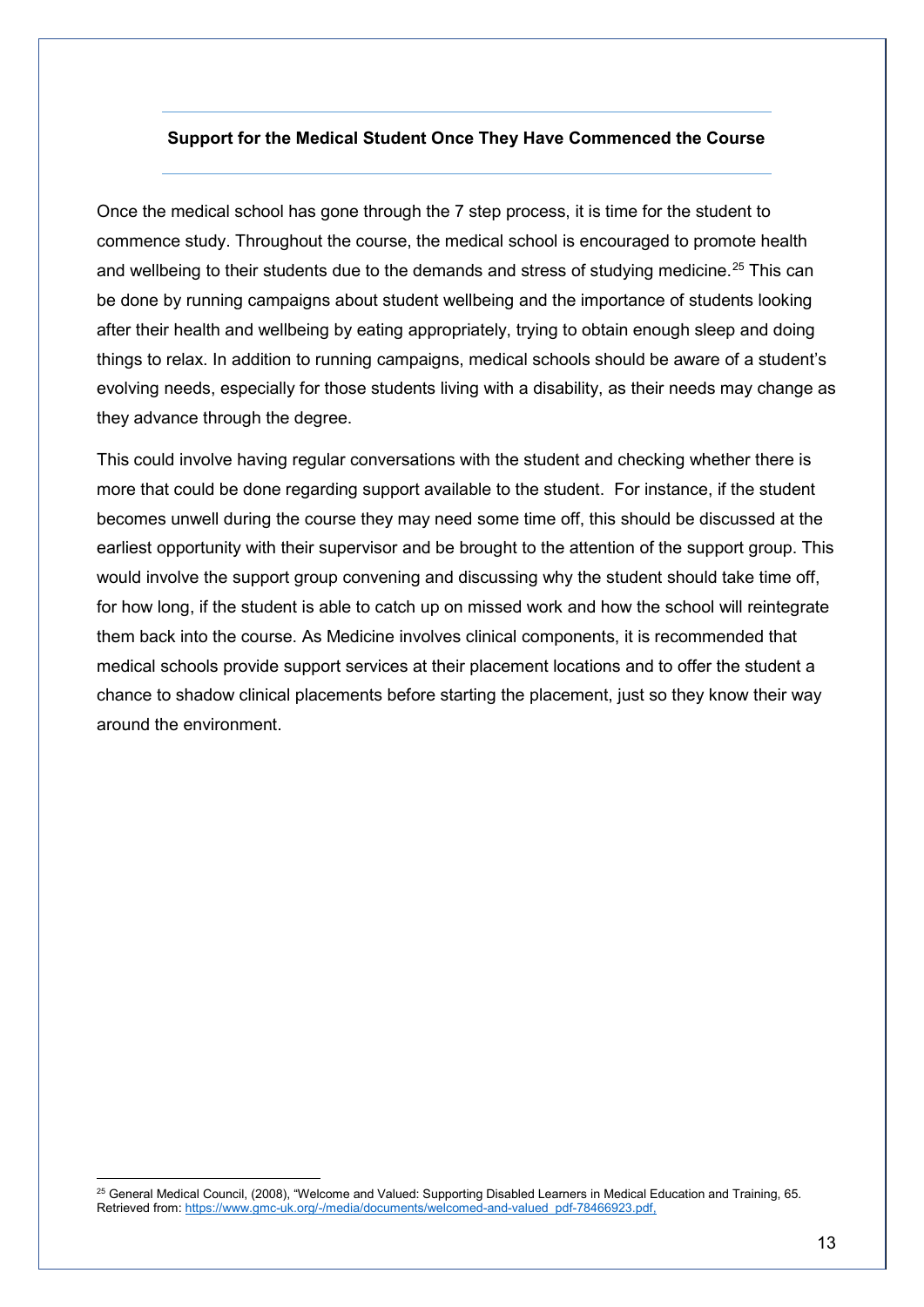# **Appendix 2: How to support a medical student living with a disability through medical school (US example)**

The main guideline which exists in relation to medical students living with disabilities in the United States is the *Accessibility, Inclusion and Action in Medical Education* [26](#page-13-0) from the Association of American Medical Colleges. The guide identifies four considerations to make environments more suitable for students living with a disability.

The four considerations are:

# **Consideration 1: Fostering an Inclusive Institutional Culture**

In this first consideration, there are 9 activities medical schools should follow. These will be discussed in turn.

# *1. Provide professional development training*

This would involve faculty staff going through professional development training regarding how to communicate with people about disabilities and integrating appropriate content about disability into the curriculum.

# *2. Evaluate curricula and pedagogy*

This action would involve staff assessing language and content of the course and whether it reflects best practice for students living with disabilities and are accessible and respectful.

# *3. Conduct awareness training which highlights successful students with disabilities who have moved into the medical profession.*

# *4. Work towards full accessibility for clinicians, learners and patients*

This step primarily involves construction of the medical school to make it accessible. This involves developing a universal design approach for construction and physical space across the medical school, with particular attention to access for all users from the start of all new design or renovation projects. This step also involves taking into account student and staff requests.

<span id="page-13-0"></span> <sup>26</sup>Association of American Medical Colleges (2018) *Accessibility, Inclusion and Action in Medical Education* Association of American Medical Colleges Washington DC.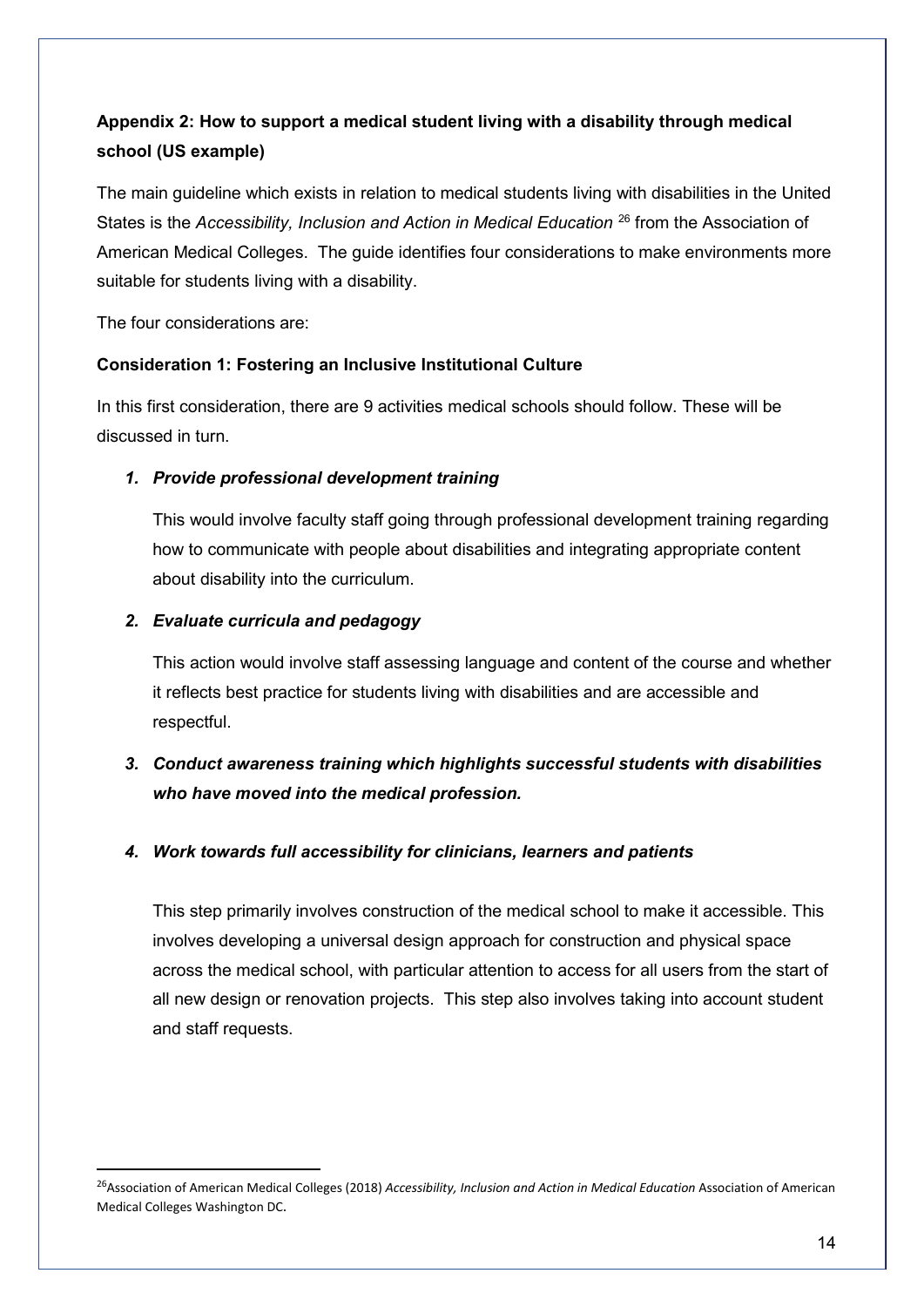#### *5. Integrate disability into diversity initiatives, efforts and language*

This step involves ensuring that diversity initiatives, such as training, explicitly include those for people living with a disability. This step also includes identifying or developing scholarships and support programs for medical students living with disabilities.

# *6. Include disability competency in the core cultural competency curriculum*

#### *7. Hire faculty, administrators and clinicians with disabilities*

This may contribute to a better understanding of disability and have a positive impact on the culture towards disability. The staff may also work as mentors for the students.

# *8. Designate a disability service provider (DSP) for the medical school*

This involves hiring someone with specialised training in disability services and disability/discrimination law.

#### *9. Publicise disability service policies and procedures*

Posting clear information about the policy and making it known on the medical school's website is important to ensure that members of the public and students know that disability services are accessible.

# **Consideration 2: Supporting Disability Service Providers in Medical Education**

This consideration involves one action, namely following promising practices. This action involves working with students to identify necessary accommodations in the classroom and clinic and support that implementation in a timely manner.

# **Consideration 3: Enhancing Points of Contact with Learners**

This step primarily involves improving communication between students and specific points of contact. The different points of contact will be discussed below.

# *Admissions Office Staff:*

Admissions staff are a vital point of contact to ensure that students with disabilities are aware of the support services offered, requirements for admission into medical practice and the medical standards. Admissions offices should post information about disability services on their website so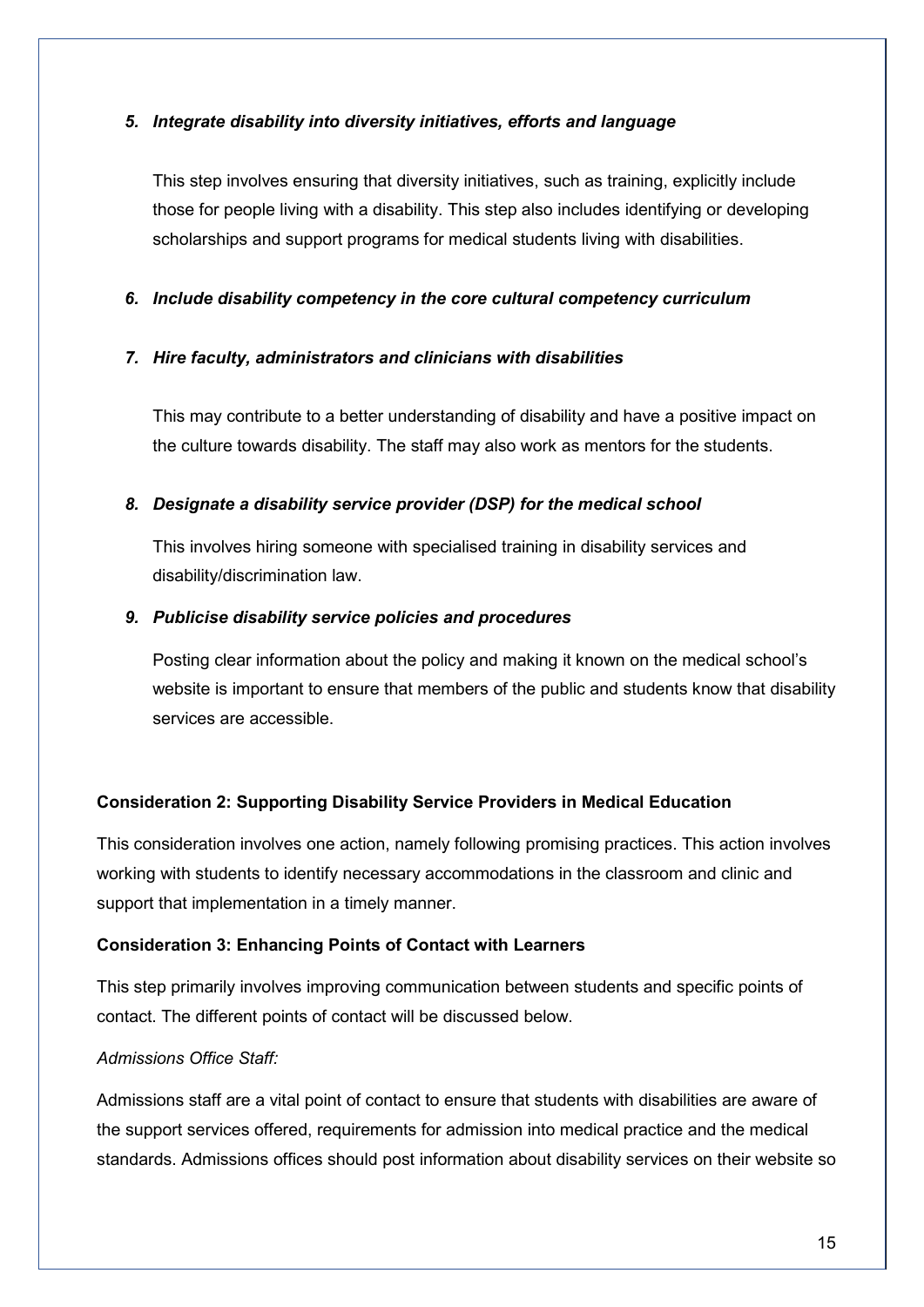that it is easy to find for students. Additionally, admissions offices should be welcoming and inclusive for students.

#### *Student Affairs Staff and Orientation Planners:*

Student affairs staff should be welcoming to students by ensuring that activities and spaces are accessible for students with disabilities and encourage other students to be diverse. Additionally, consideration should be given to whether students with disabilities can access orientation activities. It should be advertised that all rooms and spaces are wheelchair accessible and that students should not hesitate to ask for help if needed. When students attend orientation activities, there is a strong focus on social justice activities. While these activities are important, it is recommended that orientation programs should include introducing disability services as part of the agenda. This includes a statement of the disability services available and how to access those services.

#### *Faculty:*

Each faculty should be educated on disability including etiquette and the appropriate use of language. Planning for students with disabilities should also be considered, including planning exams and room bookings for students with disabilities.

#### **Consideration 4: Evaluating technical standards**

When drafting technical standards for the medical school, it is important to give careful consideration of what is truly essential. This means "focussing on "the what" (competency) rather than "the how" (how the skill is to be completed), keeping in mind that "the how" may be accommodated."<sup>[27](#page-15-0)</sup> A key component of this consideration is to promote wellness by making sure students are aware of the support services available. Additionally, it is important to normalise seeking help to encourage student to seek mental health services.

<span id="page-15-0"></span> <sup>27</sup> Association of American Medical Colleges (2018) *Accessibility, Inclusion and Action in Medical Education* Association of American Medical Colleges Washington DC.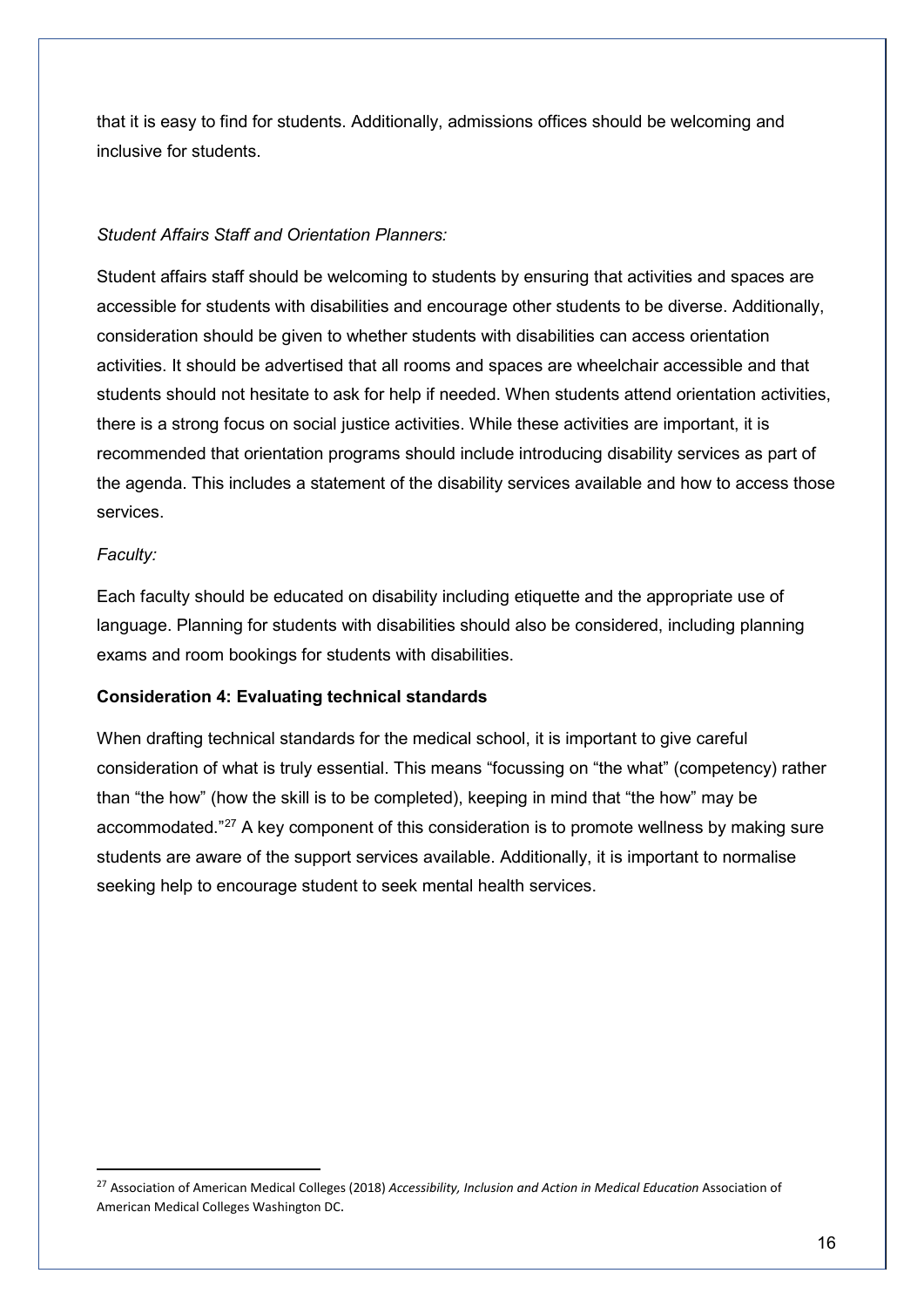#### *Case Study: University of Michigan*

The University of Michigan (UME) is a leading example of an American University who has technical standards which are inclusive of medical students with disabilities. UME has amended their technical standards to make them more inclusive of students with disabilities by adding the following phrase to every skill, "where a candidate's ability to observe or acquire information through these… is compromised, the candidate must demonstrate alternative means and/or abilities to acquire essential observational information".

For example, for the motor skills section, if a student cannot complete certain tasks due to compromised motor skills, the student will have to demonstrate alternative means and/or abilities to retrieve physical findings. As well as accommodating students with physical disabilities, the UME has also made changes for students with learning disabilities, mental illness and attention deficit hyperactivity disorder by offering extra time on exams or exam conditions with limited distractions. At the UME, there is a specific contact person that students with disabilities can contact for guidance on how to have full access to disability services at the University, including contacting exam coordinators to arrange suitable exam conditions. Additionally, in 2018, Lisa Meeks who is a professor at the UME started a campaign called #DocsWithDisabilities, which highlights and embraces diversity among healthcare professionals. This campaign involved finding at least 20 physicians who wanted to share their stories.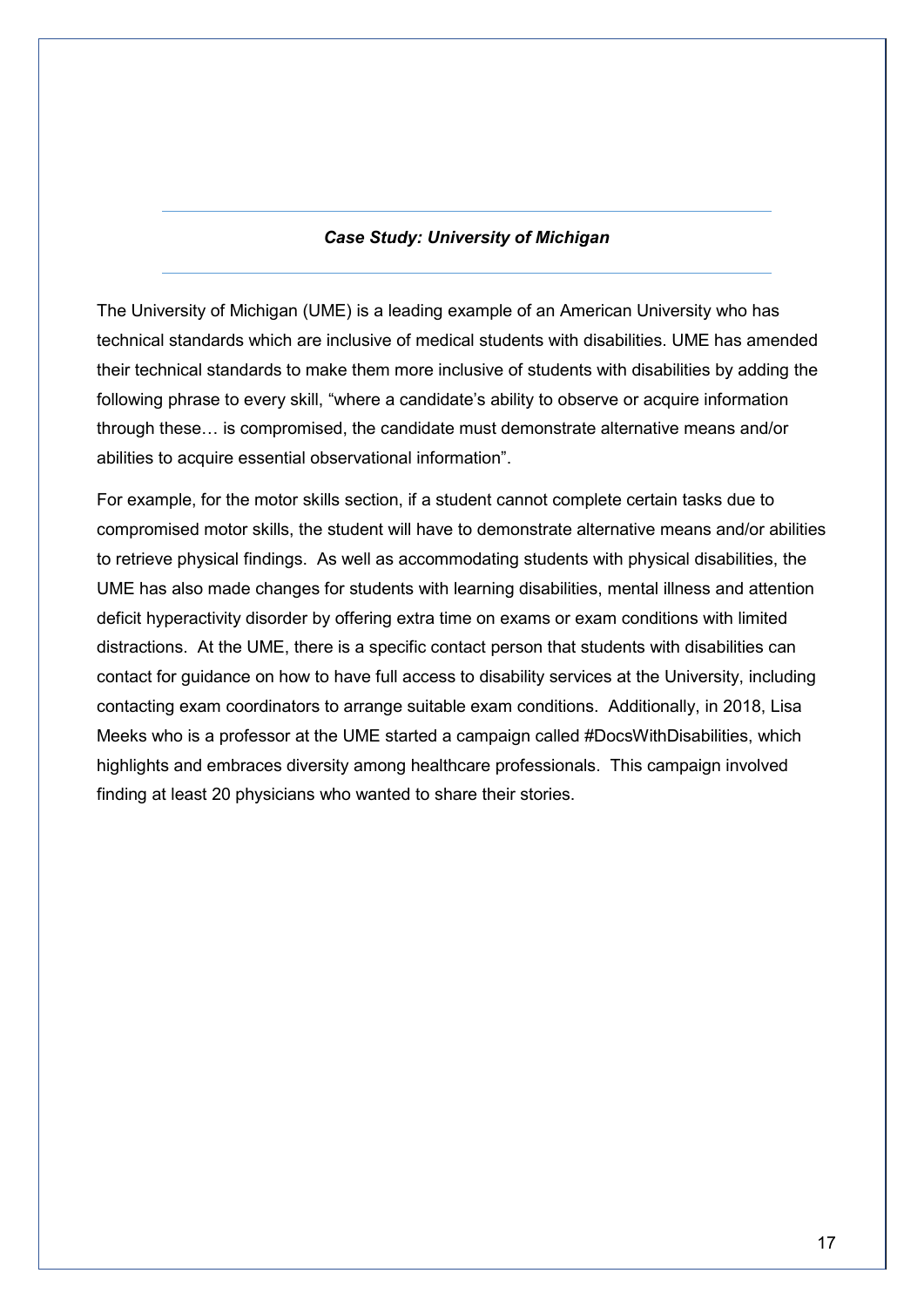# **Appendix 3: Example - Griffith University Policy – Students with Disabilities**



# Students with Disabilities Policy

| <b>Approving authority</b>      | Academic Committee                                                                                                                                                                                                                                             |
|---------------------------------|----------------------------------------------------------------------------------------------------------------------------------------------------------------------------------------------------------------------------------------------------------------|
| <b>Approval date</b>            | 13 September 2018 (3/2018 Academic Committee meeting)                                                                                                                                                                                                          |
| <b>Advisor</b>                  | Manager, Student Diversity and Inclusion Student Services<br>gm.obrien@griffith.edu.au   (07) 373 55110                                                                                                                                                        |
| <b>Next scheduled</b><br>review | 2023                                                                                                                                                                                                                                                           |
| <b>Document URL</b>             | http://policies.griffith.edu.au/pdf/Students with Disabilities Policy.pdf                                                                                                                                                                                      |
| <b>TRIM document</b>            | 2019/0000061                                                                                                                                                                                                                                                   |
| <b>Description</b>              | This policy states the University's commitment to increasing and<br>enhancing opportunities for people with disabilities to access higher<br>education and graduate employment. It sets out the principles upon<br>which the University's commitment is based. |

#### **Related policy documents:**

| Disability Discrimination Act 1992 (Cth)                                |
|-------------------------------------------------------------------------|
| Disability Standards for Education 2005                                 |
| Disability Action Plan 20 <sup>28</sup> 8-2020                          |
| Undergraduate Programs Admission Policy                                 |
| Inability to Complete Required Components of Professional Qualification |
| <b>Student Charter</b>                                                  |
| <b>Student Review and Appeals Policy</b>                                |

#### <span id="page-17-0"></span> $\overline{a}$ **1. Introduction**

Griffith University is committed to increasing and enhancing opportunities for people with disabilities to access higher education and graduate employment. This commitment is based on a philosophy of equity and inclusion reflected in Griffith's Disability Action Plan which reinforces a contemporary model of disability which addresses barriers that exclude people with disabilities and provides practical and timely support as appropriate.

The University is required to comply with the Anti-Discrimination Act 1991 (Qld), the Disability Discrimination Act 1992 (Cth) and the Disability Standards for Education 2005 (Cth). When fulfilling its obligations to students with disabilities, the University acts in accordance with the principles embodied in and requirements of other relevant legislation, standards and guidelines such as: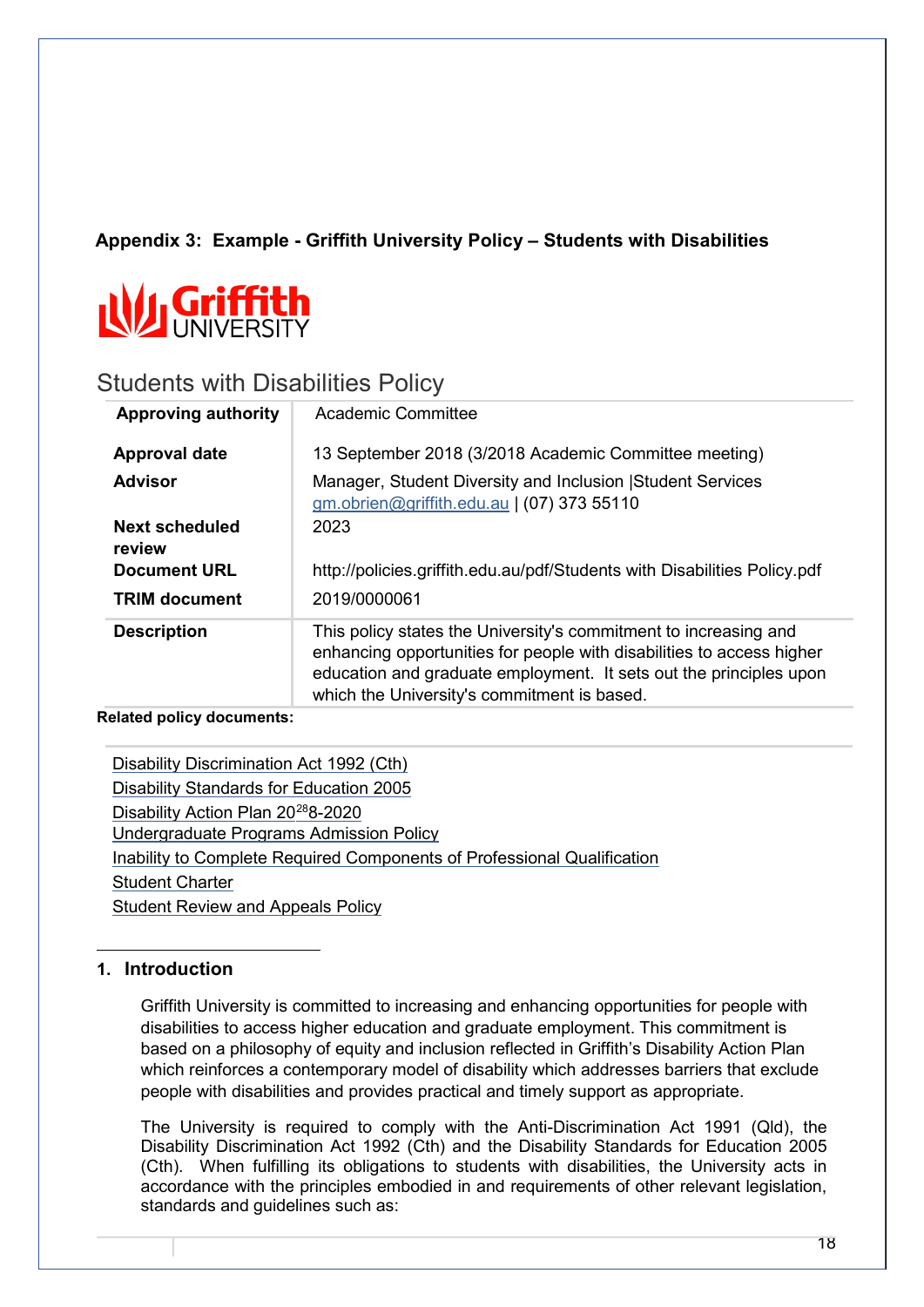[Student Review and Appeals Procedures](http://policies.griffith.edu.au/pdf/Student%20Review%20and%20Appeals%20Procedures.pdf) [Student Complaints Policy](http://policies.griffith.edu.au/pdf/Student%20Complaints%20Policy.pdf) [Student Complaints Procedures](http://policies.griffith.edu.au/pdf/Student%20Complaints%20Procedures.pdf) [Student Misconduct Policy](http://policies.griffith.edu.au/pdf/Student%20Misconduct%20Policy.pdf) [Assessment Policy](http://policies.griffith.edu.au/pdf/Assessment%20Policy.pdf) [Reasonable Adjustments for Assessment –](http://policies.griffith.edu.au/pdf/Assessment%20Reasonable%20Adjustments.pdf) [Students with Disabilities](http://policies.griffith.edu.au/pdf/Assessment%20Reasonable%20Adjustments.pdf) [Work-Integrated Learning Policy](http://policies.griffith.edu.au/pdf/Work%20Integrated%20Learning%20at%20Griffith.pdf) [Privacy Plan](http://www.griffith.edu.au/about-griffith/plans-publications/griffith-university-privacy-plan) [Griffith University Disclosure Statement](http://policies.griffith.edu.au/pdf/Griffith%20University%20Disclosure%20Statement.pdf)

- *Disability (Access to Premises – Buildings) Standards 2010;*
- *World Wide Web Access: Disability Discrimination Act Advisory Notes* as well as privacy, freedom of information, workplace health and safety legislation and legislation governing professional bodies.

# **2. Definitions**

In the context of this policy:

*A student with a disability* refers to an enrolled student of the University with a **disability** that in relation to a person means:

- total or partial loss of the person's bodily or mental functions; or
- total or partial loss of a part of the body; or
- the presence in the body of organisms causing disease or illness; or
- the presence in the body of organisms capable of causing disease or illness; or
- the malfunction, malformation or disfigurement of a part of the person's body; or
- a disorder or malfunction that results in the person learning differently from a
- person without the disorder or malfunction; or
- a disorder, illness or disease that affects a person's thought processes, perception of reality,
- emotions or judgment or that results in disturbed behaviour; and includes a **disability** that:
- presently exists; or
- previously existed but no longer exists; or
- may exist in the future; or is imputed to a person; resulting in a reduced ability to access educational services provided by the University including assessment tasks and a requirement for reasonable adjustments and/or support services to address these barriers. A student who is pregnant and does not meet the above criteria is not a student with a disability.

An adjustment is a measure or action (or group of measures or actions) taken by the University that has the effect of assisting a student with a disability

- in relation to an admission or enrolment to apply for the admission or enrolment;
- in relation to a course or program to participate in the course or program; and
- An adjustment is reasonable in relation to a student with a disability if it balances the interests of all an adjustment is *reasonable* in relation to a student with a disability if it balances the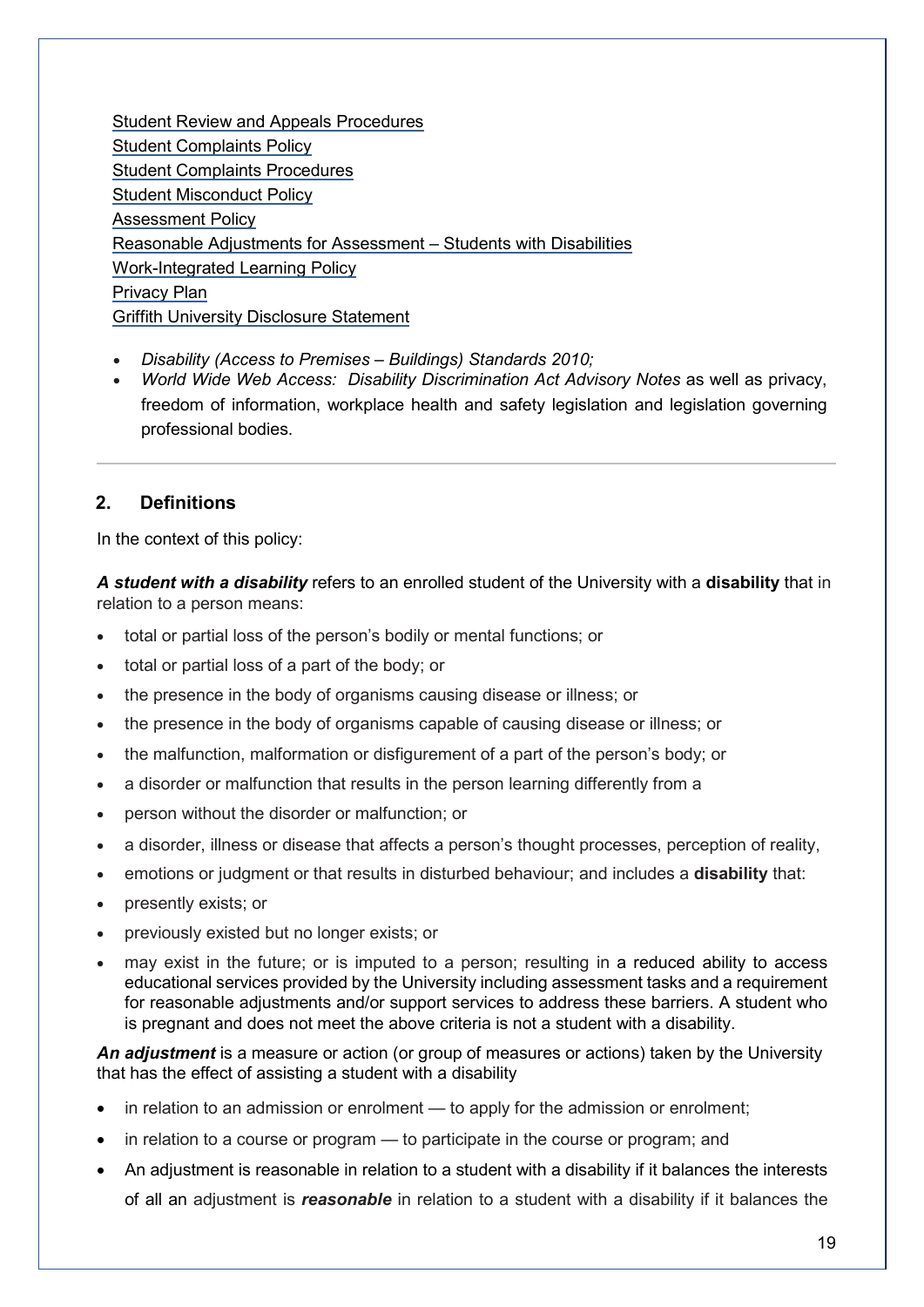interests of all parties affected. The process for assessing whether an adjustment is reasonable is outlined in the Disability Standards for Education 2005 subsection 3.4.

**Essential Learning Outcomes** are the expression of the set of knowledge, skills and the application of the knowledge and skills that it is essential that a person has acquired and is able to demonstrate as a result of learning in a course or program to preserve the academic integrity of the University's qualifications. These are published on the Programs and Courses website in the form of Program Learning Outcomes (PLOs).

*Academic Integrity* requires that in providing for students with disabilities, the University continues *to ensure the integrity of its courses or programs and assessment requirements and processes, so that those upon whom it confers an award are able to present themselves as having the appropriate knowledge, experience and expertise implicit in the holding of that particular award*. [29](#page-19-0)

**Responsible academic staff member** is the Program Director who may act on the recommendation of the professional practice coordinator, or other academic staff member deemed appropriate by the Dean (Learning and Teaching).

# **3. Principles**

The University aims to:

- provide current and future students with disabilities and alumni with the opportunity to realise their potential for physical, social emotional and intellectual development through full participation in the University;
- raise the awareness of its community regarding the requirements and rights of people with disabilities;
- provide an appropriate level of resources for the implementation of this policy;
- respect an individual's rights to privacy and confidentiality when providing support services to current and future students with disabilities.

The University recognises its obligation to provide a safe physical environment in which students with disabilities can undertake their studies

The University will:

- endeavour to create an inclusive learning environment that maximizes outcomes for students with disabilities by addressing barriers to access and participation;
- consult with students with disabilities to identify reasonable adjustments that may be required to facilitate their access to and participation in programs and courses on the same basis as students without disabilities;
- identify and uphold the essential academic requirements of its programs and courses;
- ensure that students with disabilities can access support services that it provides on the same basis as other students. In addition, the University will provide specialised support services to students with disabilities so that they may negotiate reasonable adjustments;
- ensure the delivery of such support services to students with disabilities on the same basis as students without disabilities and without these students experiencing discrimination.

 $\overline{\phantom{a}}$ 

<span id="page-19-0"></span><sup>29</sup> Ibid.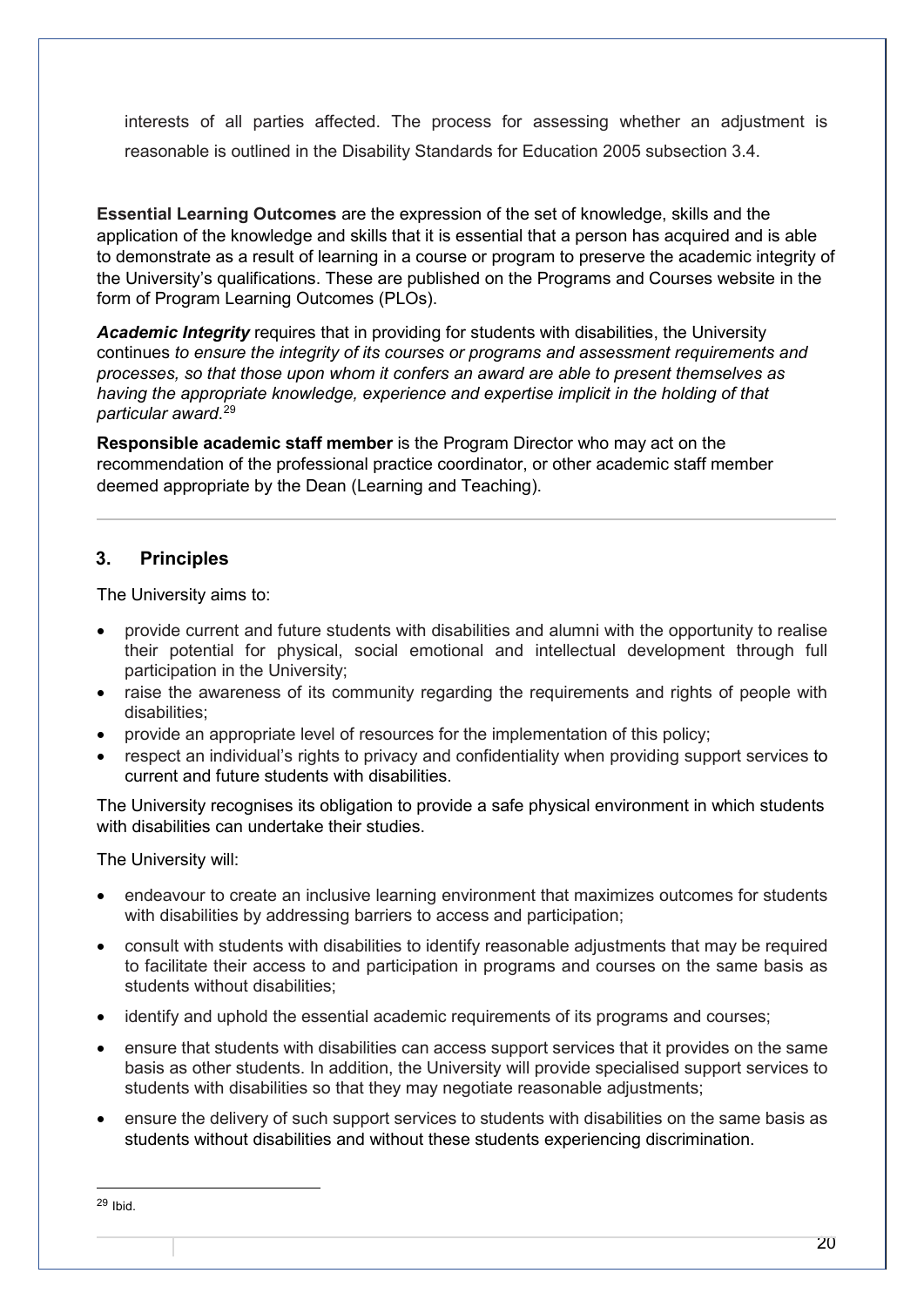• Current or future students with disabilities who believe that they will require any reasonable adjustments will be required to disclose the nature of their impairment/medical condition and provide appropriate supporting documentation about its impact on them in the context of the learning environment in a timely manner and to the appropriate staff.

### **4. Outreach, Admission and Enrolment**

The University encourages future students with disabilities to disclose the nature of their disabilities and discuss their requirements during its outreach, admission and enrolment procedures.

#### **4.1 Outreach**

The University shall provide access for people with disabilities to its outreach activities.

Outreach encompasses all of the University's activities (e.g. school's liaison, brochures,

preparatory courses, information on the University's website etc.) which are designed to make people aware of their opportunities to enter higher education, whether directly from high school or after leaving school.

Outreach is one of the keys to accessing higher education. Future students with disabilities are advised to discuss any specific requirements that they may have in undertaking university study while participating in outreach activities.

#### **4.2 Admission**

The University is committed to ensuring that prospective students with disabilities are able to seek admission to the University on the same basis as prospective students without a disability and without experiencing discrimination.

Admission may occur via one of the admission pathways or schemes specified in the Undergraduate Programs Admission Policy. In assessing applications from people with disabilities, the University will give due consideration to the fact that such an applicant may have experienced educational disadvantage because of their disability.

#### Other admission options – postgraduate

For each postgraduate program, the admission criteria shall be specified as part of the program information available on Study and Degree Finder website. Through postgraduate admission, the University seeks to provide access to persons who have experienced educational disadvantage and in assessing applications from people with disabilities, will give due consideration to the fact that such an applicant may have experienced educational disadvantage because of their disability.

# **4.3 Enrolment**

The enrolment process allows for self-disclosure of a disability. While the University undertakes to assist students with disabilities in their studies, it can do so only if students identify and actively engage in a process to negotiate reasonable adjustments.

# **5. Making Reasonable Adjustments**

The University will provide reasonable adjustments to students with disabilities consistent with the Disabilities Standards for Education 2005.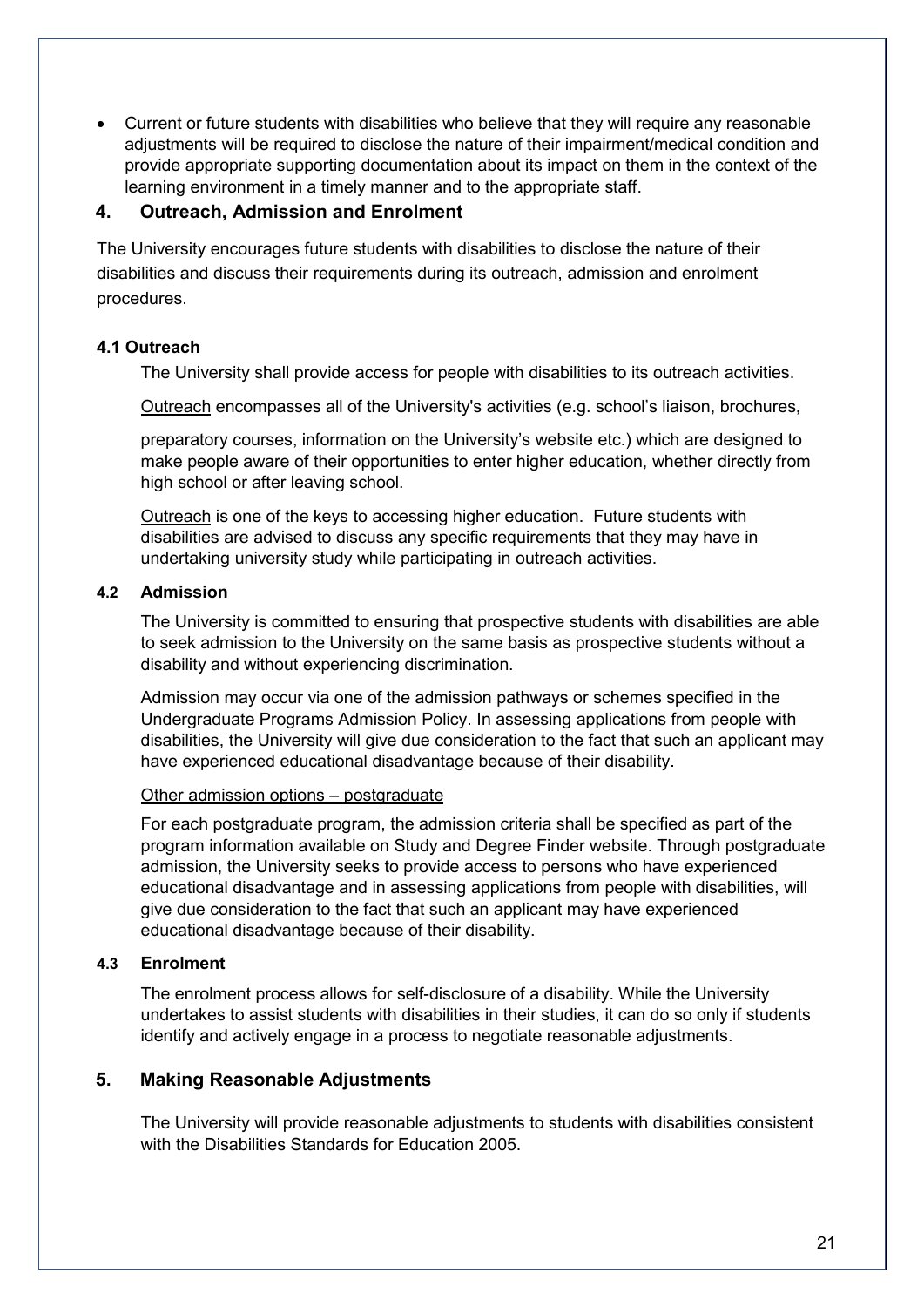To assist with the identification of appropriate reasonable adjustments, the University requires students with disabilities seeking adjustments to supply supporting documentation about the nature and impact of their disability/medical condition in the learning environment.

The *Student Charter* states that the University expects students to disclose relevant information about circumstances that may impact on their capacity to undertake their studies for the purpose of making reasonable adjustments. Such evidence must be an accurate reflection of the person's current disability/medical condition and may include medical or other professional advice, reports from previous educational institutions and/or government and community agencies.

In some instances, a detailed independent expert assessment may be required in order to determine the nature of adjustments that are appropriate for an individual student enrolled in specific programs/courses.

The purpose of disclosure is not to exclude students from opportunities but to enable access to a safe environment, with appropriate adjustments, minimising their exposure to risk and risk to others. Students need to be clear about the reason for making the disclosure and what they are required to disclose to receive the support they require. Students have the right to disclose only to disability support staff for the purpose of identifying and implementing appropriate education-related adjustments without having to disclose a disability to all relevant teaching staff. Students in exercising their duty of disclosure are to advise staff in a timely manner of their needs in relation to their disability, including assessment related adjustments. If the University is not advised in a timely manner, then it may be unable to provide a student with specialised support.

# **6. Availability, Accreditation and Adaptation of Academic Programs**

The University endeavours to make all of its academic courses and research activities available to future students with disabilities.

Students with disabilities shall have access to all the University's academic courses, unless in the accreditation of a particular program/course the Academic Committee receives appropriate expert advice that the curriculum could not be adapted to provide students with particular disabilities the opportunity to meet the essential learning outcomes of the program/course.

The University will attempt to adjust existing academic courses to accommodate the range of disabilities that students may have, providing such adjustment does not compromise the academic integrity of the qualification and the essential learning outcomes of the program.

The University encourages academic staff to take account of the diversity within the University's student population in planning an academic program and particularly in the selection of teaching and assessment methods.

# **7. Learning, Teaching and Assessment Practices**

The Disabilities Service within Student Services will act as a point of contact for students with disabilities and the University. If necessary/requested, they will liaise with academic staff to negotiate reasonable adjustments for individual students; however, students with disabilities need to engage in the process.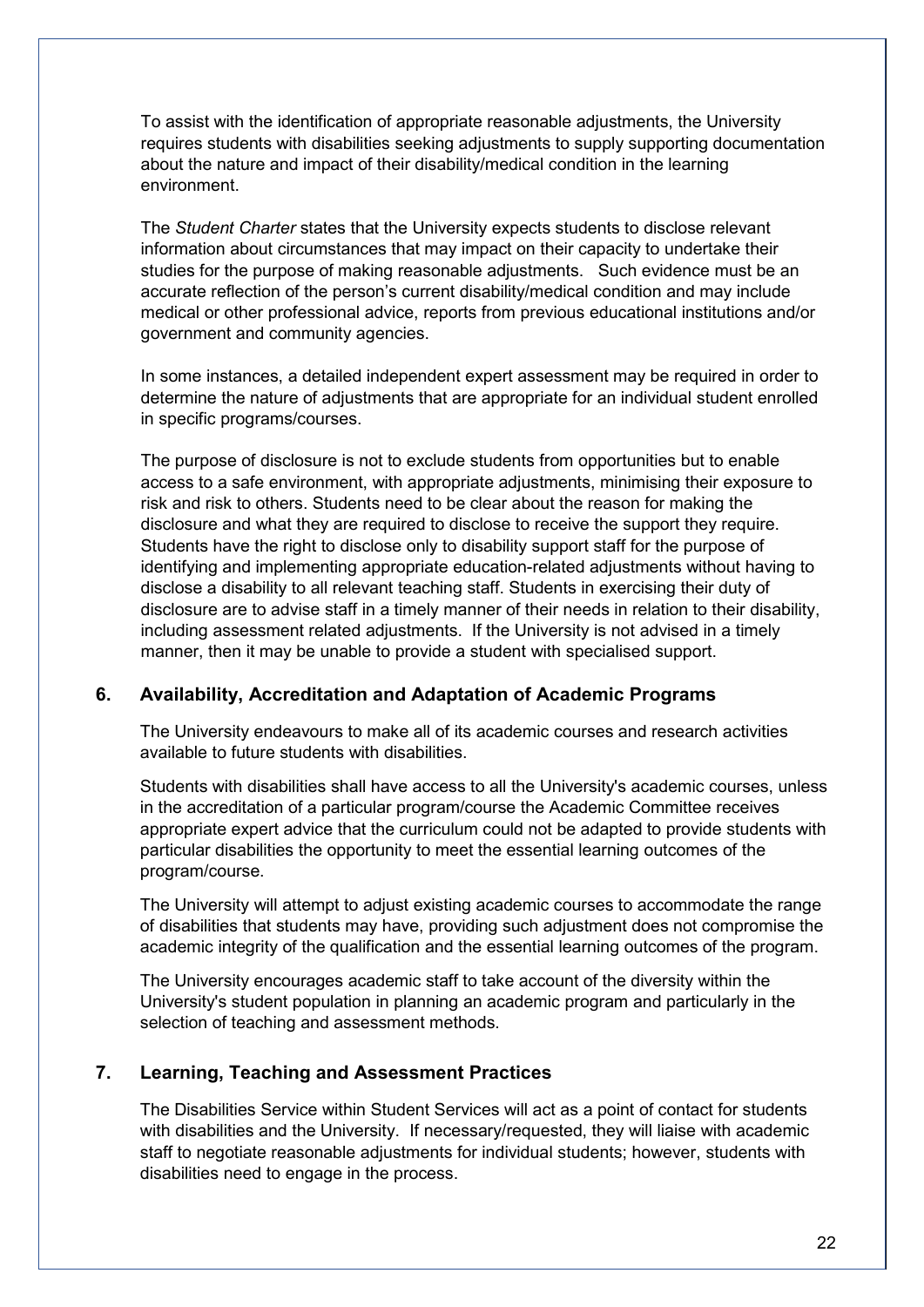In consultation with the Manager, Student Diversity and Inclusion or the Disabilities Service, the Heads of Schools shall be responsible for -

- academic counselling services for students with disabilities;
- the supervision and review of the progress of students with disabilities;
- the development of teaching and assessment methods appropriate to students with disabilities.

The University supports reasonable adjustments in assessing the outcomes of academic courses undertaken by students with disabilities through the use of alternate strategies, when such students are prevented by their disability from participating in the same manner as other students under standard assessment conditions. Alternative strategies for assessment may include the mode of questioning, mode of response, the use of specific equipment, use of separate examination rooms and allowing extended periods of time for undertaking assessment. Exemptions or exclusions from assessment tasks on the basis of disability is not a reasonable adjustment as the University is entitled to maintain the academic requirements of the course or program, and other requirements or components that are inherent in or essential to its nature.

#### **8. Community Development**

To facilitate the full participation of students with disabilities in the University, academic staff, general staff and fellow students will be given the opportunity to acquire the understanding and competencies necessary to meet the education, support, social and employment needs of these students.

These competencies are to be developed via the provision of training activities, continuing education, interactions with students with disabilities and specialist staff.

The University recognises the important role students play in supporting one another, and the need to raise awareness of the specific requirements of students with disabilities.

Mechanisms for raising the consciousness and responsiveness of staff and students to the requirements of students with disabilities may include -

- incorporation of issues related to student with disabilities in staff development activities or student gatherings;
- encouragement of staff research and scholarship in the area of disabilities;
- embedding, where appropriate, content which reflects issues around disability in the curriculum; and
- production of discussion papers and seminars on issues relevant to students with disabilities in higher education.

#### **9. Language**

The University discourages the use of discriminatory language in relation to people with disabilities and encourages thoughtful and intentional use of [inclusive language.](https://www.griffith.edu.au/__data/assets/pdf_file/0023/305771/152_17_Words-Matter-A5_FA_WEB.pdf)

#### **10. Physical Environment**

The University aims to provide an environment which facilitates quality physical, social, emotional and intellectual experiences for students with disabilities.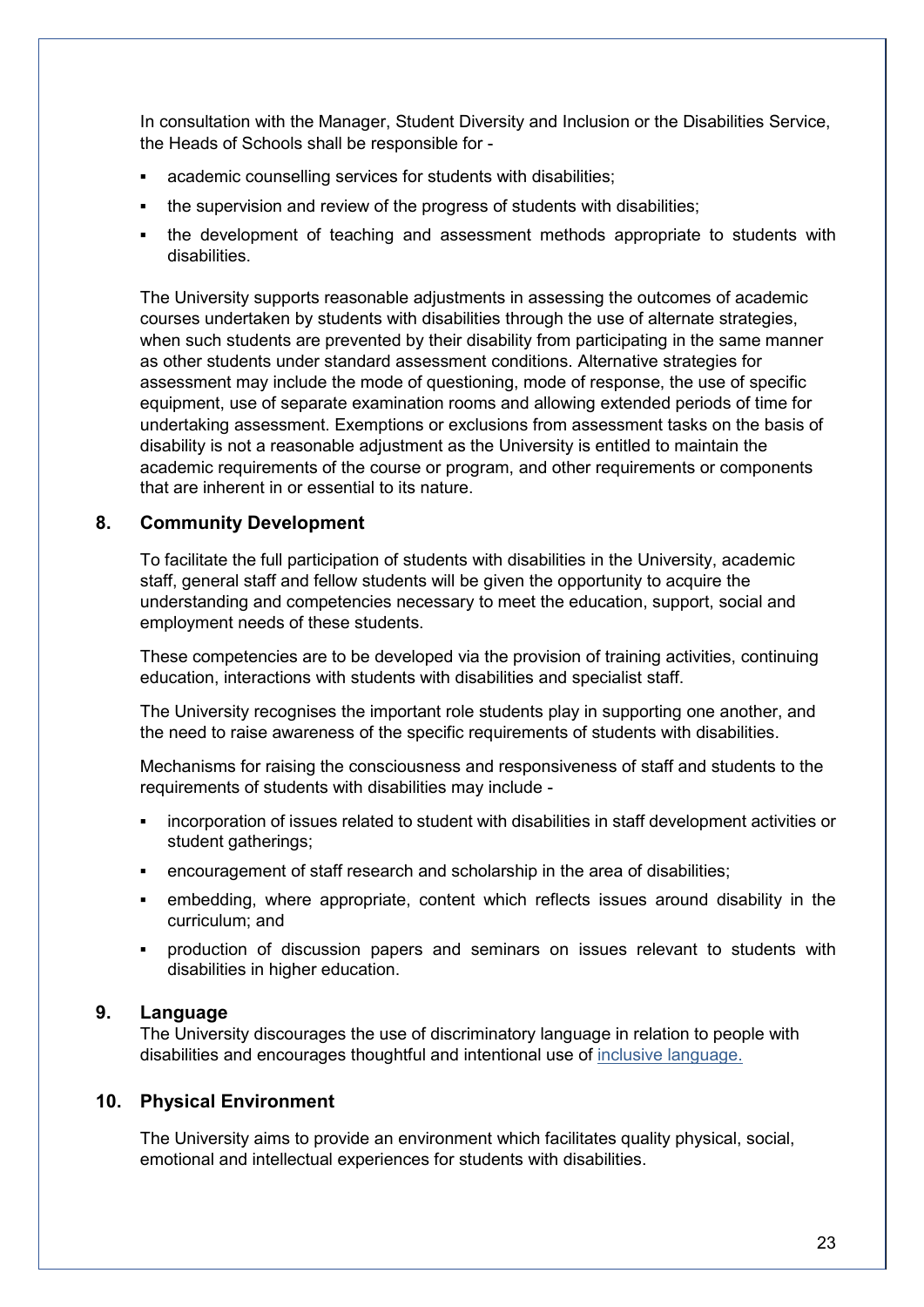The University requires that all new buildings are designed for access and use by students with disabilities in accordance with the appropriate Building Code and design standards. In addition, the University shall develop its own design standards for the construction of buildings to improve access and use by students with disabilities.

The University shall endeavour to improve access to older buildings which do not meet these standards.

The University shall endeavour to schedule lectures, workshop sessions and tutorials for courses in which students with disabilities are enrolled in readily accessible places and at times appropriately spaced enabling students with mobility impairment(s) to move at their own pace to the next scheduled activity.

The University provides accommodation on Nathan and Mt Gravatt campuses which is able to be accessed by students with disabilities.

# **11. Access to work, integrated learning, professional practice placements and employment**

The University facilitates access to training and placement opportunities which will enable its students, graduands and graduates with disabilities to develop appropriate work skills. As more programs incorporate professional placements and/or work integrated learning activities, particular attention will need to be paid to ensuring that students with disabilities can participate in these activities on the same basis as students without disabilities.

Future and current students enrolled in programs are informed of any requirements to undertake mandatory work-integrated learning or professional practice components as a program component via the Programs and Course website. Program information is to include details of any special prerequisites for work placements, such as medical checks, registration of the student by a professional body, police checks or immunisations and academic requirements.

Students enrolled in a professional program who in undertaking learning activities display a disability or health condition that impairs their capacity to undertake a placement may be deemed in the opinion of a responsible academic staff member after consultation with the Disabilities Service to be *unfit to practice* at that time*.* In such cases the responsible academic staff member may restrict the student from undertaking or continuing the required professional practice component. In making such a decision, the responsible staff member in exercising an educational judgement is to have formed the view that it is not possible to make a reasonable adjustment without compromising the academic integrity of the program, the health and safety of the student and the welfare of others, and the duty of care of the University, involved in providing the professional practice. Refer to *Inability to Complete Required Components of Professional Qualification*.

The University provides all students with a Disclosure Statement for the purpose of advising the relevant Program Director and Course Convenors of any risks to their own health and wellbeing and/or risks they may pose to others in undertaking learning activities within a program. Students are encouraged to review the resource *[Choosing your Path, Disclosure:](http://pubsites.uws.edu.au/ndco/disclosure/)  [It's a personal](http://pubsites.uws.edu.au/ndco/disclosure/) decision [pubsites.uws.edu.au/ndco/disclosure/](http://pubsites.uws.edu.au/ndco/disclosure/)* prior to completion of the Disclosure Statement. When a Disclosure Statement is made, wherever possible, necessary and 'reasonable', adjustments are made to accommodate such students in undertaking learning activities. However, in cases where students require special services or facilities that in the circumstances cannot reasonably be made available and without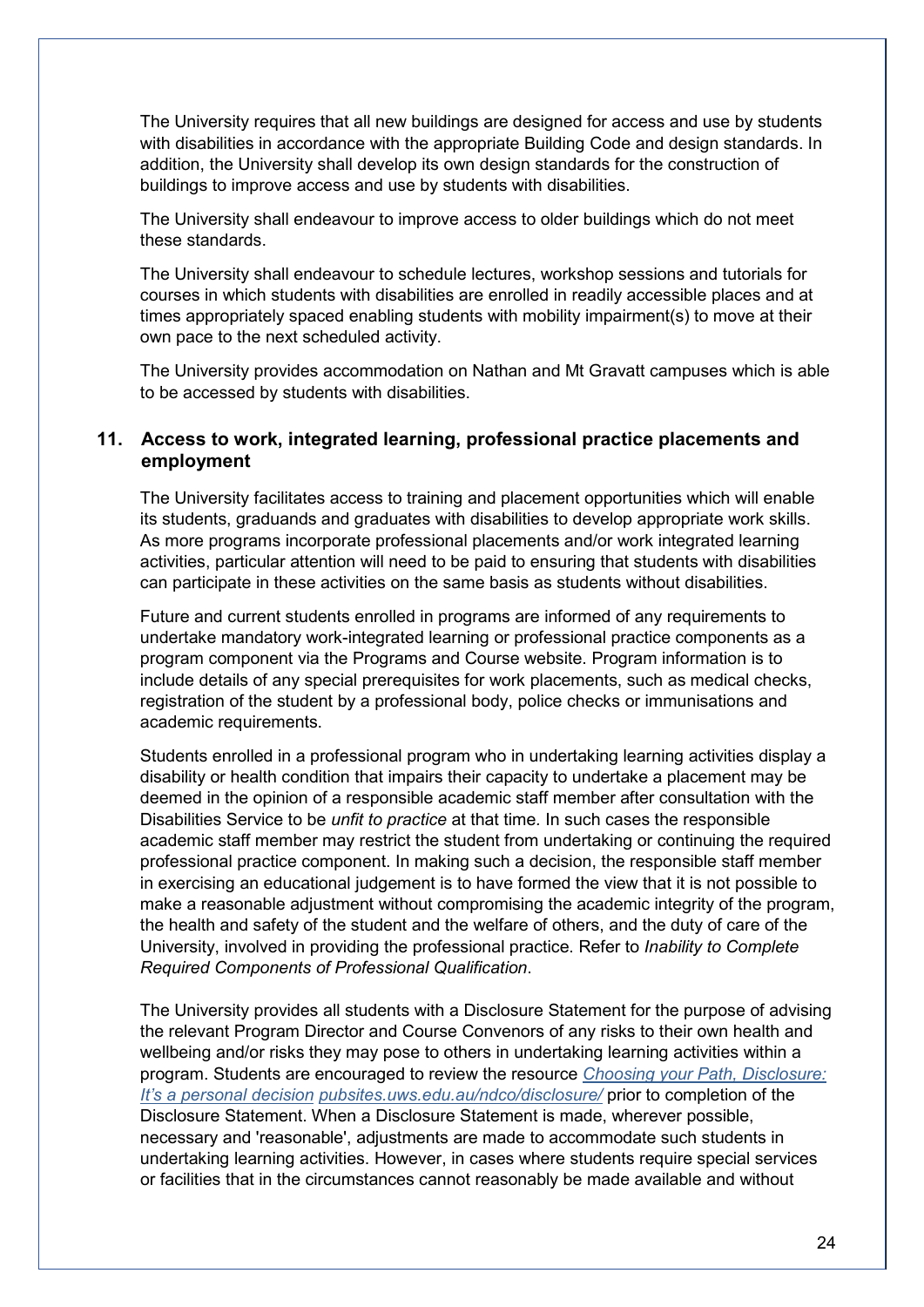which they are unable to continue to participate in the course the outcome is likely to be an administrative withdrawal from the course without academic or financial penalty.

The University shall develop strategies to take full advantage of funding initiatives aimed at providing employment opportunities for its students, graduands and graduates with disabilities.

#### **12. Disability Action Plan**

The University has a *[Disability Action Plan](https://www.griffith.edu.au/__data/assets/pdf_file/0032/169880/disability-action-plan.pdf)* [t](https://www.griffith.edu.au/__data/assets/pdf_file/0032/169880/disability-action-plan.pdf)hat outlines strategies to address issues that may impact on the access and participation of people with disabilities in programs at Griffith University.

#### **13. Availability, Accreditation and Adaptation of Academic Programs**

The University endeavours to make all of its academic courses and research activities available to future students with disabilities.

Students with disabilities shall have access to all the University's academic courses, unless in the accreditation of a particular program/course the Academic Committee receives appropriate expert advice that the curriculum could not be adapted to provide students with particular disabilities the opportunity to meet the essential learning outcomes of the program/course.

The University will attempt to adjust existing academic courses to accommodate the range of disabilities that students may have, providing such adjustment does not compromise the academic integrity of the qualification and the essential learning outcomes of the program.

The University encourages academic staff to take account of the diversity within the University's student population in planning an academic program and particularly in the selection of teaching and assessment methods.

#### **14. Learning, Teaching and Assessment Practices**

The Disabilities Service within Student Services will act as a point of contact for students with disabilities and the University. If necessary/requested, they will liaise with academic staff to negotiate reasonable adjustments for individual students; however, students with disabilities need to engage in the process.

In consultation with the Manager, Student Diversity and Inclusion or the Disabilities Service, the Heads of Schools shall be responsible for -

- academic counselling services for students with disabilities;
- the supervision and review of the progress of students with disabilities;
- the development of teaching and assessment methods appropriate to students with disabilities.

The University supports reasonable adjustments in assessing the outcomes of academic courses undertaken by students with disabilities through the use of alternate strategies, when such students are prevented by their disability from participating in the same manner as other students under standard assessment conditions. Alternative strategies for assessment may include the mode of questioning, mode of response, the use of specific equipment, use of separate examination rooms and allowing extended periods of time for undertaking assessment. Exemptions or exclusions from assessment tasks on the basis of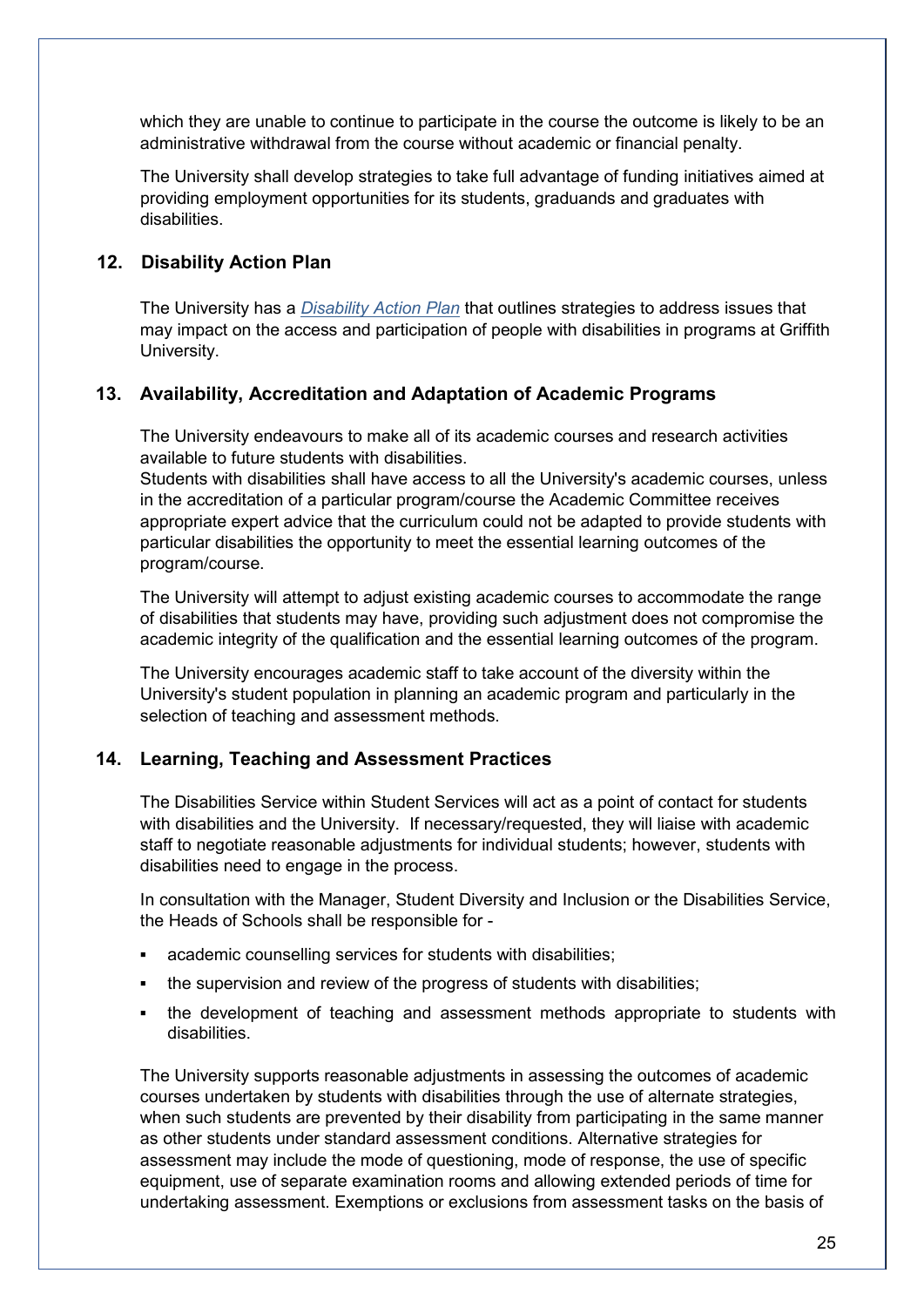disability is not a reasonable adjustment as the University is entitled to maintain the academic requirements of the course or program, and other requirements or components that are inherent in or essential to its nature.

#### **15. Community Development**

To facilitate the full participation of students with disabilities in the University, academic staff, general staff and fellow students will be given the opportunity to acquire the understanding and competencies necessary to meet the education, support, social and employment needs of these students.

These competencies are to be developed via the provision of training activities, continuing education, interactions with students with disabilities and specialist staff.

The University recognises the important role students play in supporting one another, and the need to raise awareness of the specific requirements of students with disabilities.

Mechanisms for raising the consciousness and responsiveness of staff and students to the requirements of students with disabilities may include -

- incorporation of issues related to student with disabilities in staff development activities or student gatherings;
- encouragement of staff research and scholarship in the area of disabilities;
- embedding, where appropriate, content which reflects issues around disability in the curriculum; and
- production of discussion papers and seminars on issues relevant to students with disabilities in higher education.

#### **16. Language**

The University discourages the use of discriminatory language in relation to people with disabilities and encourages thoughtful and intentional use of [inclusive language.](https://www.griffith.edu.au/__data/assets/pdf_file/0023/305771/152_17_Words-Matter-A5_FA_WEB.pdf)

# **17. Physical Environment**

The University aims to provide an environment which facilitates quality physical, social, emotional and intellectual experiences for students with disabilities.

The University requires that all new buildings are designed for access and use by students with disabilities in accordance with the appropriate Building Code and design standards. In addition, the University shall develop its own design standards for the construction of buildings to improve access and use by students with disabilities.

The University shall endeavour to improve access to older buildings which do not meet these standards.

The University shall endeavour to schedule lectures, workshop sessions and tutorials for courses in which students with disabilities are enrolled in readily accessible places and at times appropriately spaced enabling students with mobility impairment(s) to move at their own pace to the next scheduled activity.

The University provides accommodation on Nathan and Mt Gravatt campuses which is able to be accessed by students with disabilities.